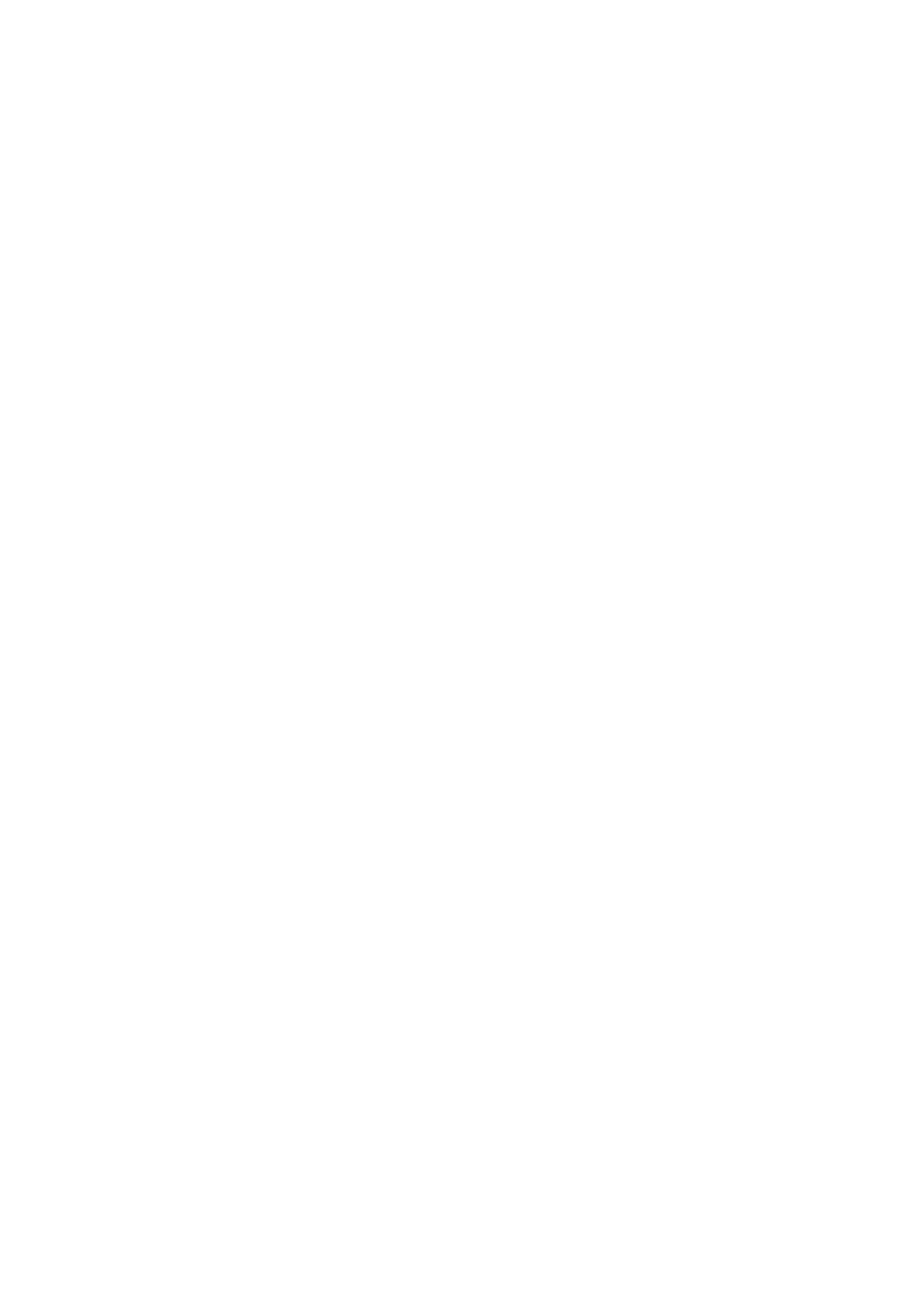# **TABLE OF CONTENTS**

| <b>FOREWORD</b>   |                                                               | $\mathbf{2}$            |
|-------------------|---------------------------------------------------------------|-------------------------|
| <b>TIMELINE</b>   |                                                               | $\overline{\mathbf{4}}$ |
|                   | <b>CHAPTER 1. DEVELOPMENT OF THE SOCIAL INVESTMENT MARKET</b> | 6                       |
|                   | <b>CHAPTER 2. PROGRESS ON SITF ORIGINAL RECOMMENDATIONS</b>   | 10                      |
|                   | A COMMUNITY INVESTMENT TAX CREDIT                             | 10                      |
|                   | <b>COMMUNITY DEVELOPMENT VENTURE FUNDS</b>                    | 11                      |
|                   | <b>DISCLOSURE BY BANKS</b>                                    | 12                      |
|                   | <b>CHARITIES AND COMMUNITY DEVELOPMENT FINANCE</b>            | 13                      |
|                   | A STRENGTHENED COMMUNITY DEVELOPMENT FINANCE INDUSTRY         | 15                      |
|                   | <b>CHAPTER 3. A VISION FOR THE FUTURE</b>                     | 16                      |
|                   | <b>3.1 SOCIAL INVESTMENT BANK</b>                             | 16                      |
|                   | <b>3.2 SOCIAL IMPACT BONDS</b>                                | 18                      |
|                   | <b>3.3 UK COMMUNITY REINVESTMENT ACT</b>                      | 20                      |
| <b>CONCLUSION</b> |                                                               | 21                      |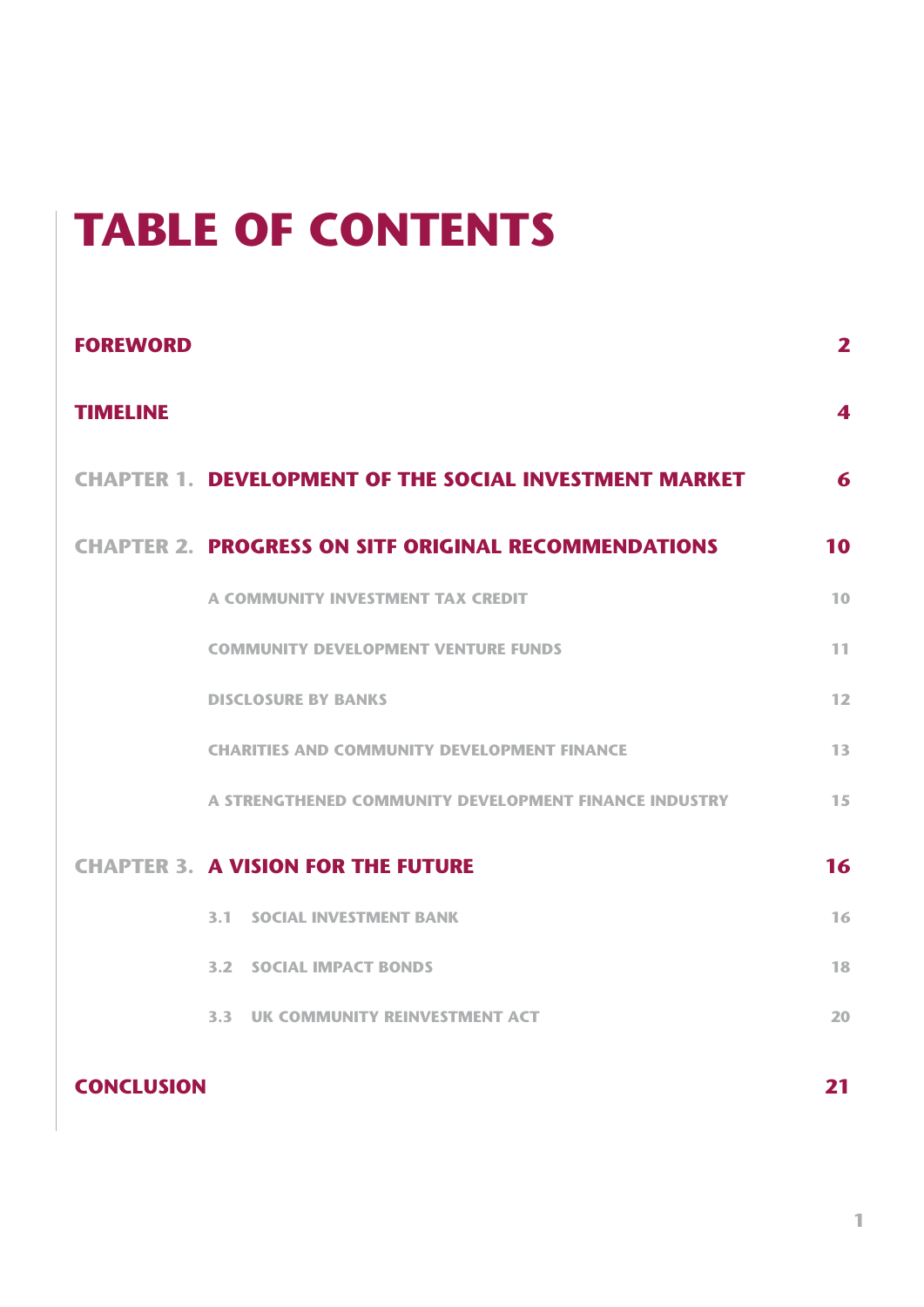# **FOREWORD**

It is now some ten years since the Social Investment Task Force (SITF) first met. Its specific remit was "to set out how entrepreneurial practices could be applied to obtain higher social and financial returns from social investment, to harness new talents and skills, to address economic regeneration and to unleash new sources of private and institutional investment". In addition, the Task Force was asked to explore innovative roles that the voluntary sector, business and government could play as partners.

The recent recession has shown yet again that the most disadvantaged in society are hit hardest by economic downturns. There is a critical need for sustainable investment in poorer communities if free market societies are to maintain cohesion. It is the Task Force's view that this can best be achieved through social entrepreneurship and investment effected by a powerful social sector that acts alongside government in tackling social issues.

Over the last decade, there has been a significant increase in the flow of investment to disadvantaged communities and there are some encouraging developments in social investment, together with significantly greater interest from mainstream financial institutions as well as trusts and foundations. This has accompanied a shift in mindset and culture among voluntary sector organisations, which have become both more entrepreneurial and more focused on the sustainable achievement of their targeted social results.

In its report, *Enterprising Communities: Wealth Beyond Welfare* (October 2000), the SITF produced five recommendations for the Chancellor of the Exchequer that have since been implemented in varying degrees. The implementation of these recommendations by Government has led to:

- the introduction of Community Investment Tax Relief (CITR);
- matching finance to help set up the first community development venture capital fund;
- additional disclosure by banks of their lending activities;
- ! legislative and regulatory changes to provide greater latitude and encouragement for charitable trusts and foundations to invest in community development finance; and
- ! the creation of the Community Development Finance Association (**cdfa**) to provide support for community development finance institutions (CDFIs).

The Task Force has continued to meet periodically, monitoring progress and considering further ideas to take the social investment agenda forward. This final report looks at the changes that have occurred over the past decade in the market for social investment in the UK. It then reviews progress achieved to date on each of the Task Force's recommendations. Finally, this report focuses on three specific initiatives that will help define the future of social investment in the UK:

- ! Establishing the infrastructure necessary to create a dynamic market in social investment through initiatives such as the Social Investment Bank;
- $\bullet$  Creating new tools to deliver social change through financial instruments such as the Social Impact Bond; and
- Engaging the financial sector to invest in disadvantaged areas through a Community Reinvestment Act.

The publication of this report marks the completion of the Task Force's mandate. The way ahead is clear and it is now time to set up a dedicated organisation, a Social Investment Initiative, to drive continued development of a powerful, sustainable and effective social investment sector in the UK.

I take this opportunity to offer my warmest personal thanks to my fellow Task Force members for their insight, effort and commitment over a decade. It has been a privilege to work with them in developing new approaches to improve the difficult lives of those whom rising national prosperity has not helped.

onald Cohen

Chairman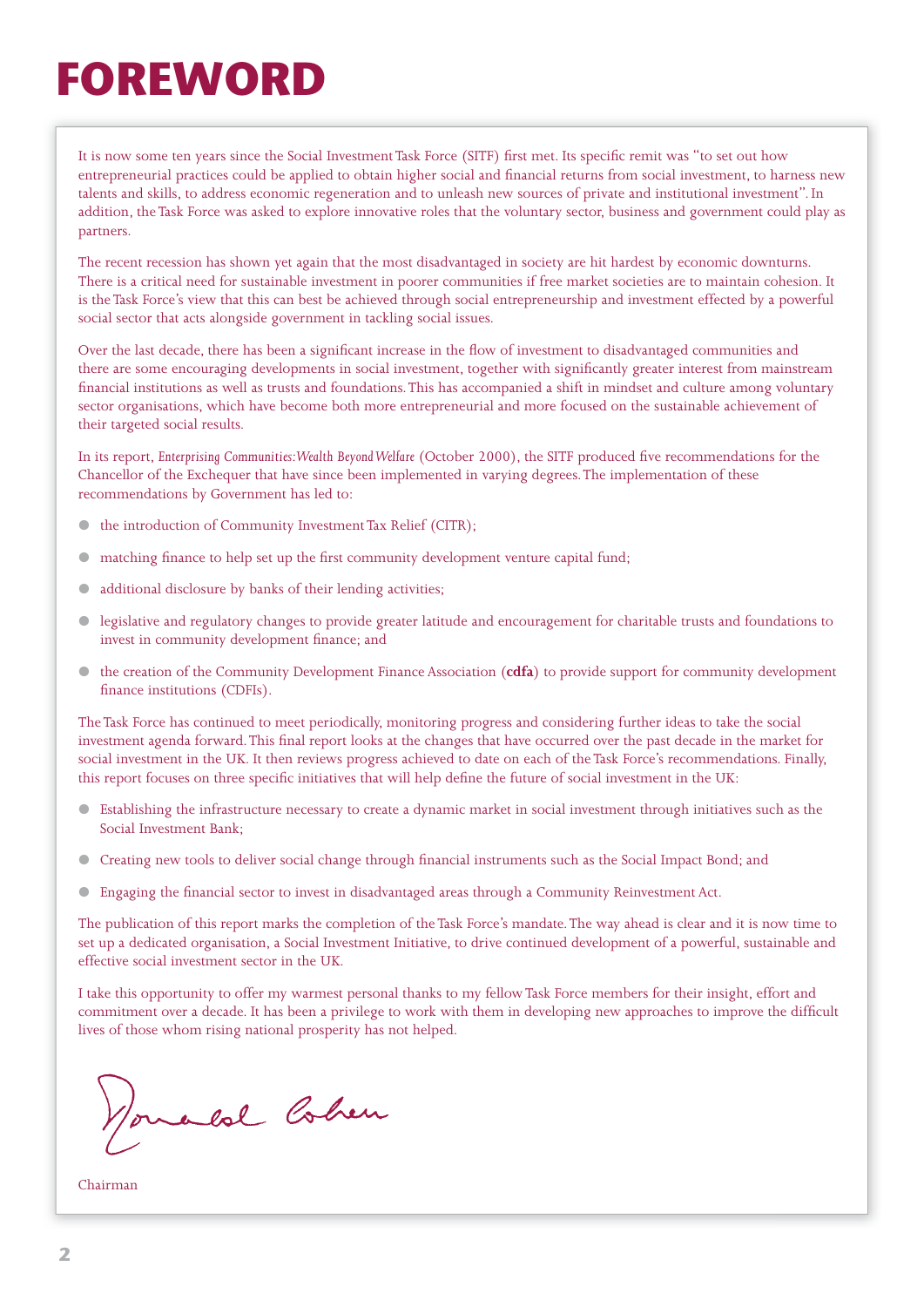## **Original Task Force Members:**

**Sir Ronald Cohen (Chairman) –** Chairman of Bridges Ventures, Chairman of The Portland Trust and Director of Social Finance

**David Carrington –** Independent Consultant on the charities sector and Supervisory Board Member of Triodos Bank

**Ian Hargreaves** (initial phase) – former Editor of *New Statesman* and Director of Cardiff University Centre for Journalism **Studies** 

**Philip Hulme –** co-founder of Computacenter and founder of the Hadley Trust

**Geraldine Peacock, CBE –** former Chair of the Charities Commission

**Joan Shapiro** – Chair of SeerAnalytics, LLC and former Executive Vice President of ShoreBank, Chicago

**Tom Singh, OBE** (initial phase) – founder of New Look

### **Subsequent appointments:**

**Dawn Austwick, OBE** – Chief Executive of the Esmée Fairbairn Foundation **Michele Giddens** – Executive Director of Bridges Ventures **Andrew Gowers –** former Editor of *Financial Times* **Ben Kernighan** – Deputy Chief Executive of the National Council for Voluntary Organisations **Ed Mayo –** Secretary General of Co-operatives UK **David Orr -** Chief Executive of the National Housing Federation **Danny Truell - Chief Investment Officer of the Wellcome Trust** 

**Stewart Wallis, OBE –** Executive Director of the New Economics Foundation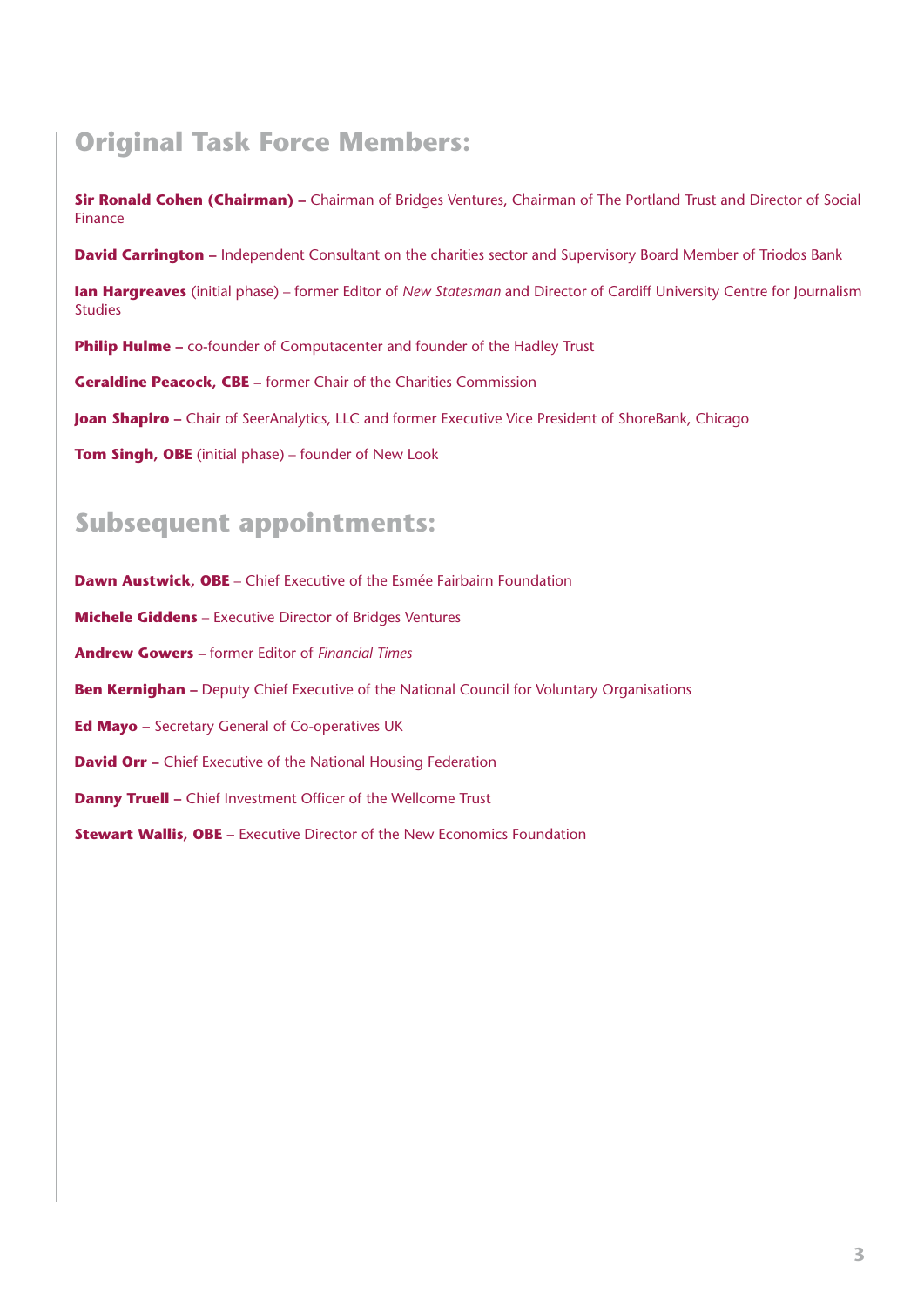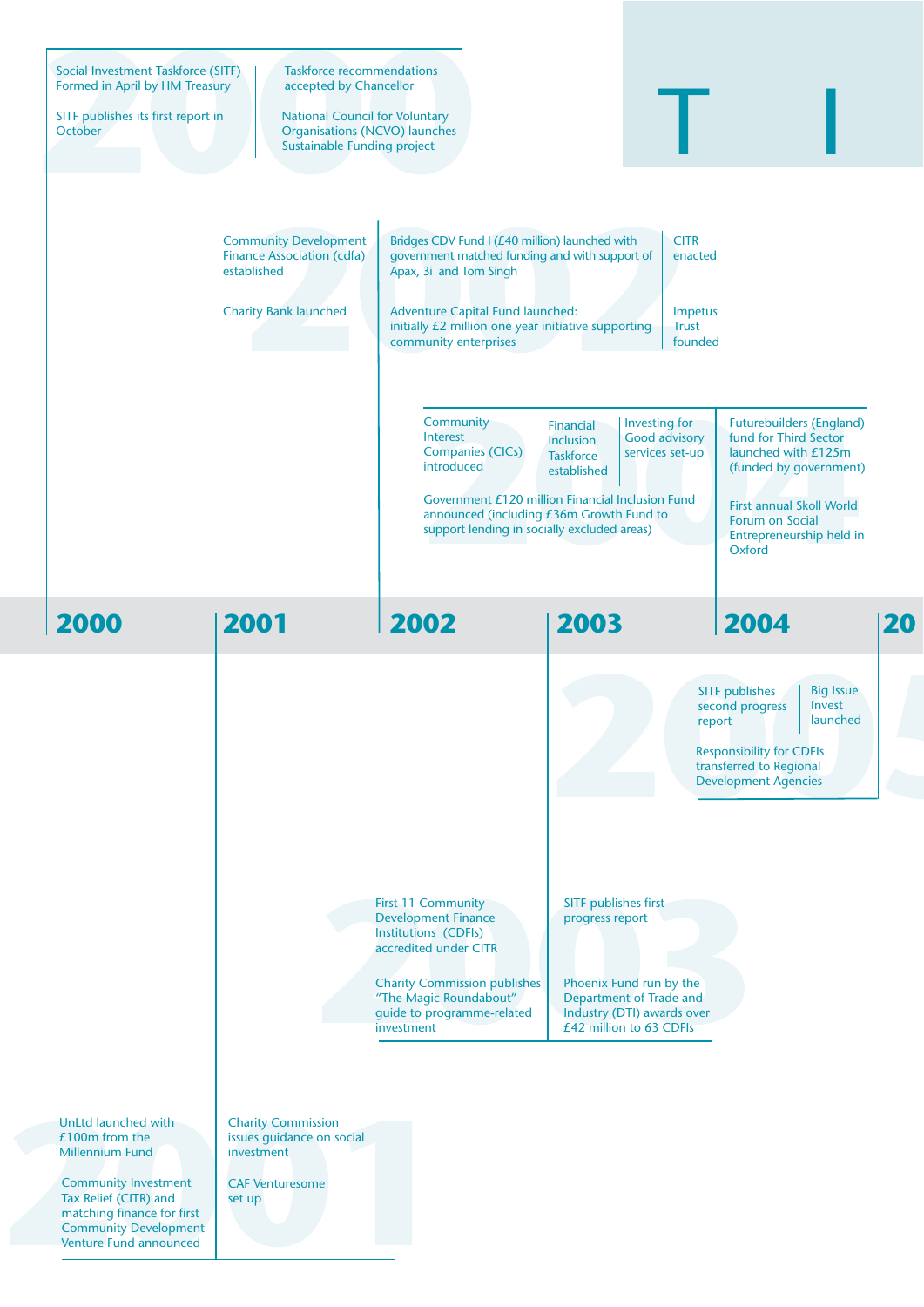|          |                                                                                                                                                                                                                                          | <b>Bridges Ventures Social</b><br>Entrepreneurs Fund (£8.5m)<br>launched with support<br>from NESTA and matched<br>government funding<br><b>Triodos Opportunities Fund</b><br>launched $(£3m)$ (now the Triodos<br><b>Social Enterprise Fund)</b> | projects (originally piloted with CAF Venturesome)<br><b>Catalyst launches Fund I: "Investing</b><br>for Financial Returns with a Social<br>Impact" (with £5m cornerstone<br>commitment from Barclays Bank) | Esmée Fairbairn Foundation announces £15 million Finance<br>Fund to provide non-grant funding for social investment<br>Dormant Bank and<br><b>Building Society Accounts</b><br>Act supports a "Social<br>Investment Wholesaler" |      |
|----------|------------------------------------------------------------------------------------------------------------------------------------------------------------------------------------------------------------------------------------------|---------------------------------------------------------------------------------------------------------------------------------------------------------------------------------------------------------------------------------------------------|-------------------------------------------------------------------------------------------------------------------------------------------------------------------------------------------------------------|---------------------------------------------------------------------------------------------------------------------------------------------------------------------------------------------------------------------------------|------|
|          | Government sets up the<br>Office of the Third Sector (OTS)<br>Breakthrough social investment<br>programme established by<br><b>CAN</b> with<br>the support of Permira                                                                    |                                                                                                                                                                                                                                                   |                                                                                                                                                                                                             |                                                                                                                                                                                                                                 |      |
| 05       | 2006                                                                                                                                                                                                                                     | 2007                                                                                                                                                                                                                                              | 2008                                                                                                                                                                                                        | 2009                                                                                                                                                                                                                            | 2010 |
| accounts | <b>Bridges CDV Fund II successfully</b><br>launched without any<br>government support (£75m)<br><b>Commission on Unclaimed Assets</b><br>recommends establishment of a<br>Social Investment Bank funded<br>by capital in UK dormant bank | <b>Department of Health</b><br>announces £100 million<br><b>Social Enterprise Fund</b><br><b>Charity Bank establishes</b><br>an operation in the<br>North of England                                                                              | <b>Social Finance Ltd</b><br>created as a nascent<br>social investment<br>bank                                                                                                                              |                                                                                                                                                                                                                                 |      |
|          | £70 million Communitybuilders<br>fund launched to provide<br>capacity building for community<br>anchor organisations                                                                                                                     | <b>Big Issue Invest Social</b><br><b>Enterprise Fund capital</b><br>raising is announced                                                                                                                                                          | <b>Social Finance proposes</b><br>Social Impact Bond to<br>fund preventative action<br>addressing social issues                                                                                             |                                                                                                                                                                                                                                 |      |
|          | By March 2009, CITR has raised<br>£58m, CDFIs have invested a<br>total of £472m                                                                                                                                                          | <b>Global Impact Investing</b><br>Network is launched<br>by the Rockefeller<br>Foundation                                                                                                                                                         | OTS consultation on<br>design of a Social<br><b>Investment Wholesale</b><br><b>Bank is completed</b>                                                                                                        |                                                                                                                                                                                                                                 |      |
|          | OTS/NESTA launch a "Social<br><b>Enterprise Access to Investment</b><br>Programme" to support service<br>providers for sector "investment<br>readiness"                                                                                  | <b>Pre-Budget Report</b><br>announces funding for<br>a Social Investment<br><b>Wholesale Bank</b>                                                                                                                                                 | <b>First closing of Bridges</b><br><b>Ventures Property Fund</b><br>takes place with £26m                                                                                                                   |                                                                                                                                                                                                                                 |      |
|          |                                                                                                                                                                                                                                          |                                                                                                                                                                                                                                                   |                                                                                                                                                                                                             | Launch of first Social Impact Bond by Social Finance<br>and the Ministry of Justice to reduce re-offending<br>by prison leavers                                                                                                 |      |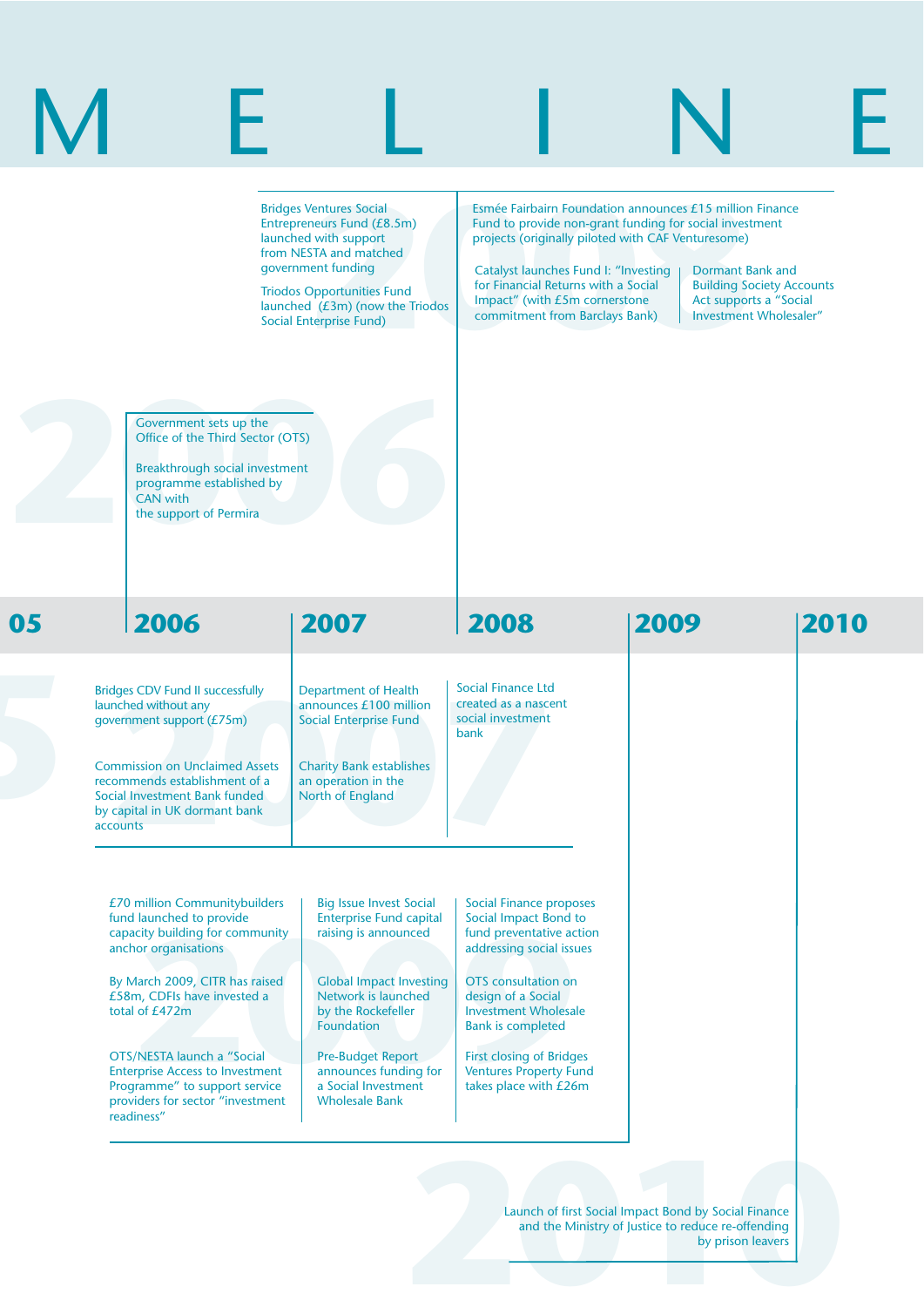# **DEVELOPMENT OF THE SOCIAL INVESTMENT MARKET**

The ten years since the original Task Force report have seen the emergence of a social investment market in the UK.

Socially Responsible Investment (SRI) funds had already emerged at the time of the first report. They generally employed negative screening to avoid investing in harmful sectors and used shareholder activism to encourage responsible behaviour by companies. These funds have seen robust growth over the last decade. The latest figures from UKSIF (the Sustainable Investment and Finance Association)<sup>1</sup> indicate that roughly  $£764$  billion was invested in these funds in the UK.

Microfinance in emerging markets had also moved beyond grant-funding into offering opportunities for social investors. That likewise has grown significantly over the past few years, with major investment banks now involved in raising and structuring finance for microfinance organisations. The gross loan portfolio of microfinance organisations<sup>2</sup> was over \$39 billion at year end 2008. This represents 76 million borrowers (with an average loan balance of less than \$600). There are now over 100 investment funds investing in this market with over \$6 billion in assets.3

In parallel, social investment has begun to spread more widely into investments that are diverse in terms of social mission, structure and risk-reward profile. Innovative

new funds have sprung up from venture philanthropy<sup>4</sup> to mission driven funds seeking market levels of financial return. In addition, social investment is responding to climate change (however, given the breadth of activity in the climate change area generally, we have not attempted to cover environmental initiatives in this report).

The table opposite illustrates some (but clearly not all) of the social investment entities that have emerged and developed in the UK since 2000, to supplement the activities of existing organisations such as The Prince's Trust, Triodos Bank and Unity Trust Bank. The forms of financial investment employed by these organisations range from grants, through patient capital, to loans, to quasi-equity and full-equity investments.

Intermediaries and associations that promote social investment and social entrepreneurship (eg. **cdfa**, the Social Enterprise Network and NESTA's Social Finance initiative) have also been formed and the Social Stock Exchange is developing the idea of establishing a trading platform for social investments. Another new organisation, New Philanthropy Capital, provides independent research tools and advice to funders of charities to help them achieve greater impact.

A wide range of new investors has been attracted to social investment since 2000. Examples include: private

<sup>1</sup> European SRI Study 2008

<sup>2</sup> As reported to the Microfinance Information Exchange Inc

<sup>3</sup> International Association of Microfinance Investors – referenced in Investing for Impact report by Bridges Ventures and the Parthenon Group, 2010.

<sup>4</sup> An investment approach to grant-making which involves funding the long-term development of charities and social enterprises and providing expertise to help them succeed.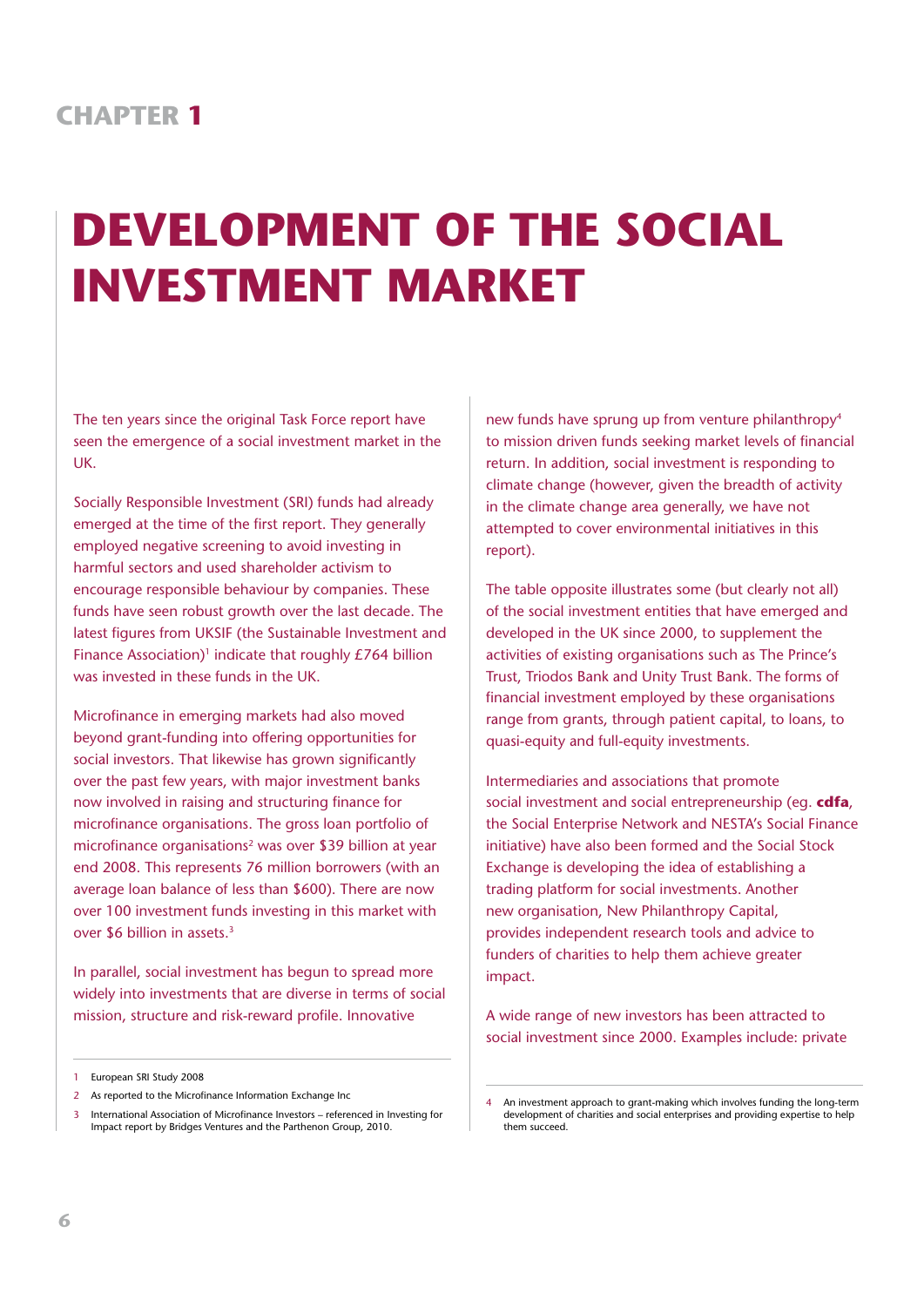#### **Table 1: Examples of organisations established since 2000**

| UnLtd                                                                                                                                        | Established with funding from the Millennium Fund to<br>provide grant support to social entrepreneurs.                                             | Grants                                                    |
|----------------------------------------------------------------------------------------------------------------------------------------------|----------------------------------------------------------------------------------------------------------------------------------------------------|-----------------------------------------------------------|
| <b>Impetus</b>                                                                                                                               | Venture philanthropic organisation - combines strategic<br>funding and expertise for charities and social enterprises.                             | Grants                                                    |
| <b>Private Equity Foundation</b>                                                                                                             | Provides funding and pro bono private equity advice to<br>portfolio of youth-focused charities.                                                    | <b>Grants</b>                                             |
| <b>Breakthrough</b>                                                                                                                          | Joint venture between CAN and Permira. Provides funding<br>and management support to help established social<br>enterprises grow.                  | Grants                                                    |
| <b>CAF Venturesome</b>                                                                                                                       | Capital for charities and social enterprises.                                                                                                      | Patient capital                                           |
| Futurebuilders,<br><b>Communitybuilders and</b><br><b>Social Enterprise Investment</b><br><b>Fund (Social Investment</b><br><b>Business)</b> | Government funded <sup>5</sup> providers of loans, grants and<br>professional support to third sector organisations delivering<br>public services. | Loans                                                     |
| <b>Charity Bank</b>                                                                                                                          | Bank providing affordable loan finance and advice to enable Loans<br>third sector organisations to develop.                                        |                                                           |
| <b>Investing for Good</b>                                                                                                                    | Provider of impact investment advice to investors.                                                                                                 | Investment advice                                         |
| <b>Social Finance</b>                                                                                                                        | Social investment banking firm enabling social organisations Structuring advice/<br>to access capital markets effectively.                         | intermediary                                              |
| ClearlySo                                                                                                                                    | Adviser and on-line hub for social enterprise and investment. Hub for sector                                                                       |                                                           |
| <b>Bridges Social</b><br><b>Entrepreneurs Fund</b>                                                                                           | Fund for investment in scalable social enterprises delivering<br>high social impact and operating sustainable business models.                     | Risk capital                                              |
| <b>Big Issue Invest</b>                                                                                                                      | Provider of specialist finance to social enterprises and<br>trading arms of charities.                                                             | Risk capital                                              |
| <b>Triodos Social Enterprise</b><br>Fund                                                                                                     | Fund to invest in high-impact commercially sustainable<br>social enterprises.                                                                      | Risk capital                                              |
| <b>WHEB Ventures</b>                                                                                                                         | Venture Fund investing in high-growth clean tech as well as Venture capital<br>social and health care companies.                                   |                                                           |
| <b>Bridges Ventures</b>                                                                                                                      | Investment funds providing commercial expertise to deliver<br>both financial returns and social benefits.                                          | Venture capital/private equity<br>and property investment |

5 Funding provided by: Office of the Third Sector; Department of Health; and Department of Communities and Local Government.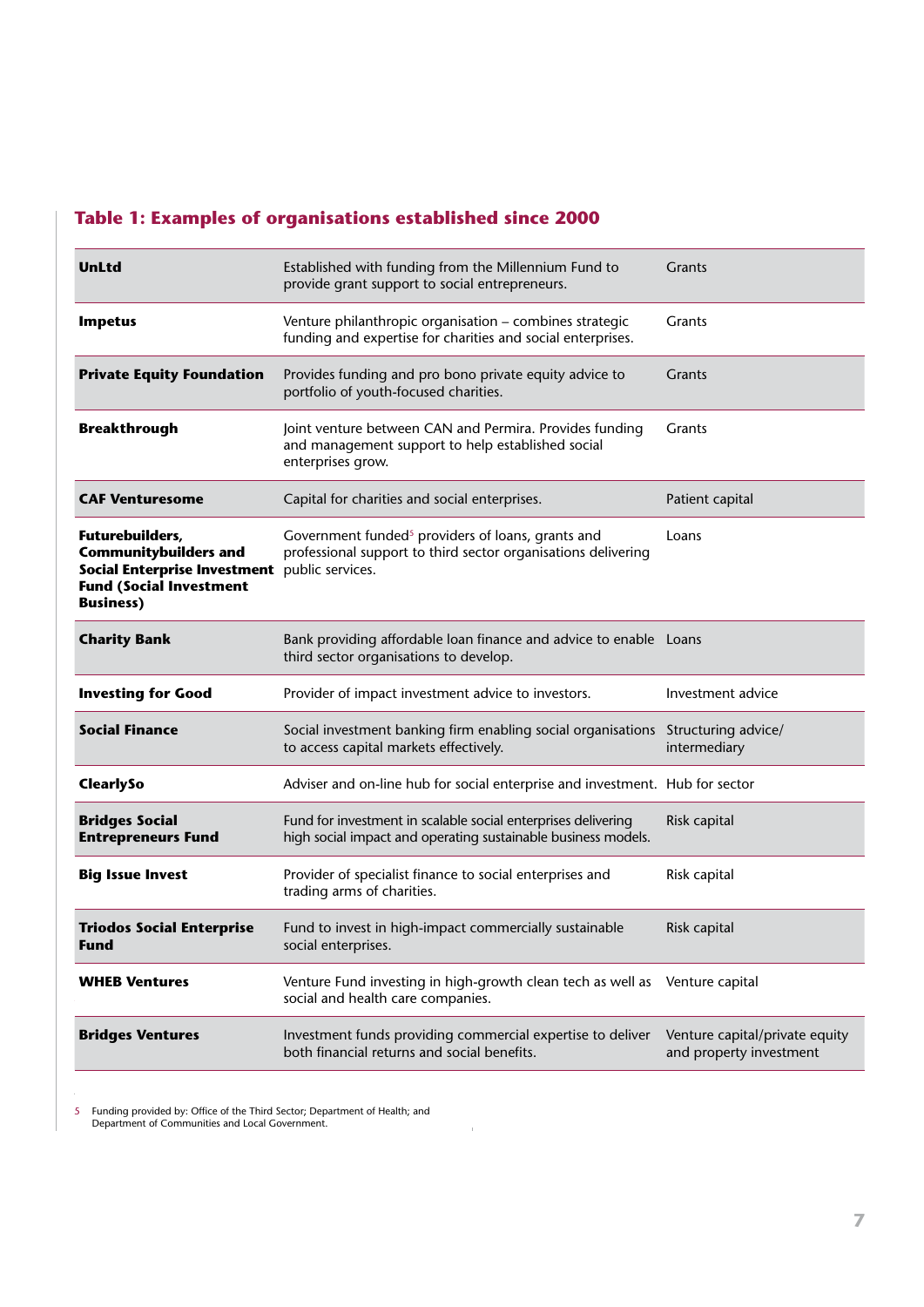

## **UK Social Investment Sector: An emerging market Figure 1: The UK Social Investment Sector: an emerging market\***

equity funds backing venture philanthropy initiatives such as Impetus and the Breakthrough programme of CAN and Permira; wealthy individuals and institutional investors investing directly in social enterprises and through social investment funds such as the Bridges Ventures funds; and foundations such as Esmée Fairbairn, which has created a social investment fund, and the Tudor Trust, which has committed to invest endowment assets in an increasingly mission-related manner in addition to traditional grant-giving activity.

As a result of these and other initiatives social entrepreneurship and investment have gained credibility and authority with policy-makers across the political spectrum. In May 2006, the Office of the Third Sector was established in recognition of the increasingly important role that the social sector plays in society. It supports the development of a thriving social sector, including voluntary and community groups, social

enterprises, charities, cooperatives and mutuals. In the current run-up to the 2010 General Election, there have been a number of policy statements by the main political parties demonstrating a remarkable degree of consensus that the social investment approach is needed to complement grant making and public sector spending if we are to address social issues effectively.

Cross-party support for this agenda has allowed passage through Parliament of the Dormant Bank and Building Society Accounts Act 2008 which, following the advice of the Commission on Unclaimed Assets, will make funding available for the establishment of a Social Investment Bank (see "Social Investment Bank" Section 3.1 of this report).

These developments in the UK are part of an international process of innovation in dealing with social issues. The Rockefeller Foundation launched the Global Impact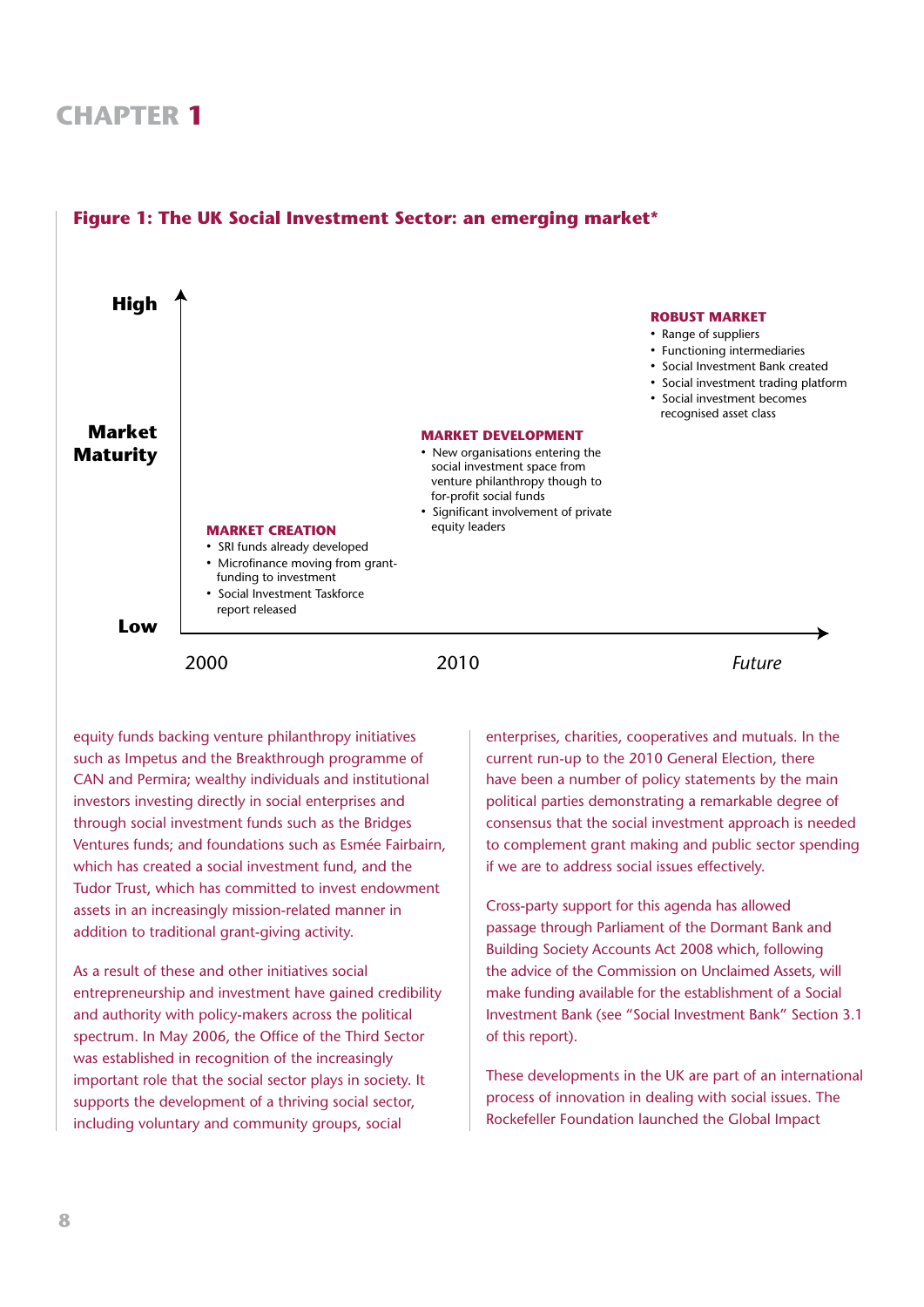

#### **Figure 2: Examples of new initiatives across the social investment spectrum\***

Investing Network (GIIN) in September 2009, to increase the effectiveness across the world of investment that aims to solve social or environmental challenges while generating financial returns.

Exciting though these developments are, this nascent market still faces several challenges:

- $\bullet$  most social investment funds are small and lack a developed track record of performance;
- $\bullet$  the market is still poorly defined and there is confusion over terminology;
- $\bullet$  there are no accepted standards for measuring social impact against performance benchmarks; and

• although some of the required market infrastructure is emerging, the market lacks the clarity of structure and diversity of organisations that characterise mainstream financial markets, including advisory/corporate finance functions, specialised investment banking and effective secondary markets.

Nevertheless, the social investment market looks set for exciting growth over the next decade, and the SITF believes that social investment will, in time, become an established asset class. It is important that it does. Exacerbated by the recession, huge social challenges threaten the cohesion of our society and they cannot be addressed by government or the private sector alone. A powerful and effective social sector is not just desirable, it is a necessity.

\* Figures 1 and 2 adapted from a framework developed by CAF Venturesome, with thanks.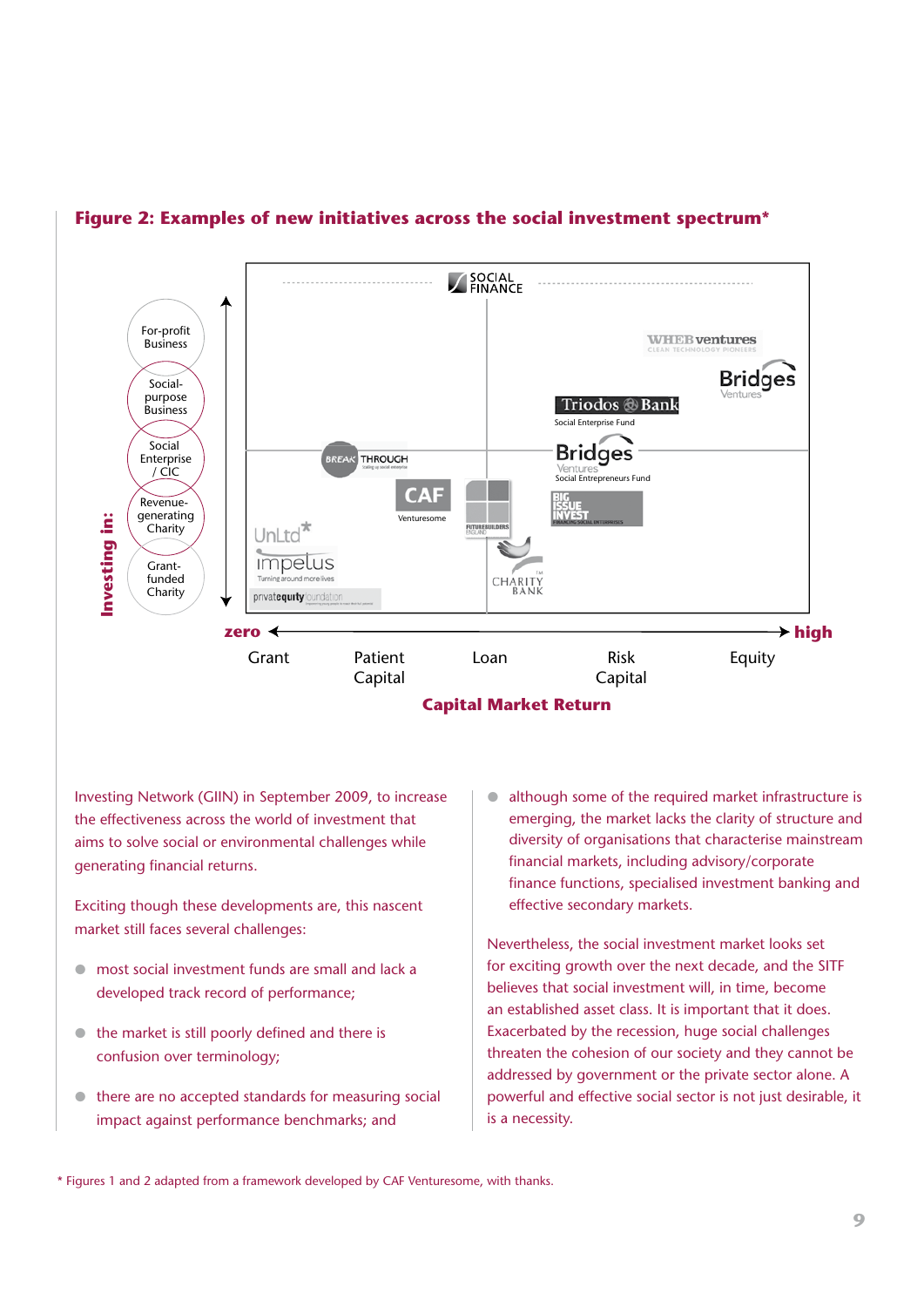# **PROGRESS ON SITF ORIGINAL RECOMMENDATIONS**

# **1 ORIGINAL RECOMMENDATION ONE**

**A COMMUNITY INVESTMENT TAX CREDIT**

*"Introduction of a Community Investment Tax Relief (CITR) to encourage private investment in under-invested communities, via Community Development Finance Institutions (CDFIs) which can invest in both not-for-profit and profit-seeking enterprises."* 

Following the recommendation of the SITF, officials from HM Revenue and Customs, the Small Business Service and HM Treasury undertook the detailed design of CITR which became fully operational in March 2003. CITR provides 5% tax offset each year over a five-year period (25% over the term) to investors providing funds to accredited CDFIs that then finance qualifying enterprises and community projects in underinvested communities. To achieve accreditation, CDFIs must meet certain criteria regarding their geographic area of operation and the financial products they offer investors.

The number of CDFIs accredited for CITR has grown from eleven on its launch to more than twenty today. CITR has attracted £58 million to March 2009 (the latest point for which data is available) against the £200 million target set by the SITF and the Government. The main reason for the shortfall is the restrictive nature of the criteria imposed by the Government on use of the facility. Through the **cdfa**, the Government has worked with the

sector to address some of these issues, and some helpful amendments have been made to the scheme. However, unhelpful constraints remain. A particular constraint embedded in the legislation is the requirement to deploy a certain proportion of the funds raised from the date of CDFI accreditation rather than from the date funds are raised, which could be much later.

SITF believes that government should simplify the operational design of the scheme so that CITR is capable of attracting a larger number of potential investors.

The Task Force recommends that the following actions be taken by government:

- **.** since the scheme's exemption from EU State Aid Rules runs out in 2012, request an extension to the exemption from the EU Commission and allocate an additional £300 million;
- $\bullet$  improve flexibility of the scheme's operation (including raising the cap on the amount that can be lent, reviewing timing for required drawings and recognising committed amounts that have not yet been on-lent);
- ! provide further support to CDFIs to help them become more investment-ready, through initiatives such as the development of a performance framework (including indicators and benchmarks); and
- ! provide more active communication and promotional support aimed at a broad range of potential investors, including high-net-worth individuals, using trade journals, broadcast media and on-line information services.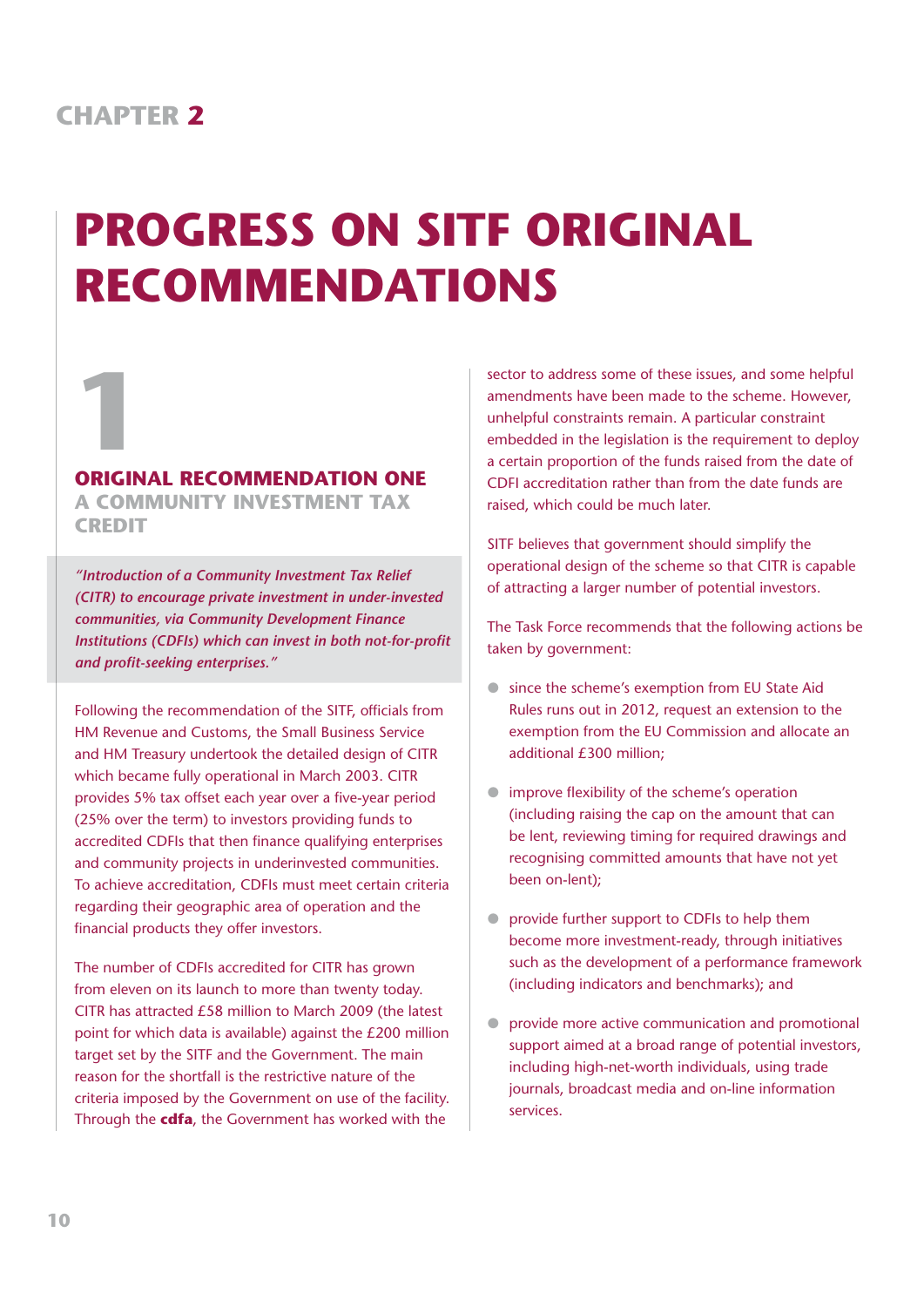

#### **ORIGINAL RECOMMENDATION TWO**

**COMMUNITY DEVELOPMENT VENTURE FUNDS**

*"The Social Investment Task Force recommends that the successful principles of venture capital, namely long term equity investment, business support to the entrepreneur and rapid growth of the company backed, should be applied to community investment through the creation of Community Development Venture Funds (CDV Funds)."*

The ten years since the SITF first reported have seen the emergence of a number of new forms of social venture capital.

In direct response to the Task Force's recommendation, the Government provided £20 million of matching investment, half in the form of a loan at Treasury Bill rates and half as an investment in the fund, to create the first CDV Fund in the UK, Bridges Ventures.

Founded in 2002, Bridges Ventures is a mission-driven fund management company entirely owned by its executive directors and by the Bridges Charitable Trust. It benefits from the support, expertise and connections of three private equity companies: Apax Partners and 3i, which were involved in its creation, and Doughty Hanson.

Bridges Ventures raised £20 million from venture capitalists, entrepreneurs, banks and local authority pension funds to match an equal amount of government funding for its first fund of £40 million. Bridges Ventures focuses on investment in ambitious businesses in those areas comprising the most deprived 25% of England, defined according to the Government's Index of Multiple Deprivation.

Based on a track record of attractive financial returns and social impact, Bridges Ventures raised a second

venture fund in 2007 with an expanded mission that includes sustainability. This £75 million fund was raised entirely from the private sector. Bridges Ventures has subsequently launched another two funds: in 2008 it launched the Social Entrepreneurs Fund to provide equity capital for social entrepreneurs aiming to develop scalable social enterprises; and in 2009 it launched a Sustainable Property Fund to invest in buildings located in the most deprived 25% of the country or that demonstrate environmental effectiveness.

To date, the initial matching investment of £20 million by the Government has led to over £120 million of privatesector investment in Bridges Ventures funds.

Government also provided funding for regional CDV Funds, such as the Advantage Early Growth Fund, through the Phoenix Fund run by the Department of Trade and Industry. Since the Phoenix Fund has closed down, its activities have devolved to the regions, and most government funding is now focused on regionally based SMEs rather than mission-driven investment organisations.

Various models of social venture-capital have emerged over the past decade. These range from venture-capital companies focusing on environmental issues, such as WHEB Ventures, to funds targeting social enterprises, such as Big Issue's Big Invest, Bridges Social Entrepreneurs Fund, the Triodos Social Enterprise Fund and CAF Venturesome.

Government policy in this area has been led by the Office of the Third Sector, which has sought to support the development of both social enterprises and the social finance sector through various initiatives, including  $£10$ million of matching investment for funds providing equity capital to social enterprises.

Encouragingly, the mainstream investment community is showing serious interest in responsible investment, as evidenced by the 196 institutional investors and 360 investment managers who have signed up to the United Nations Principles of Responsible Investment (as of February 2010).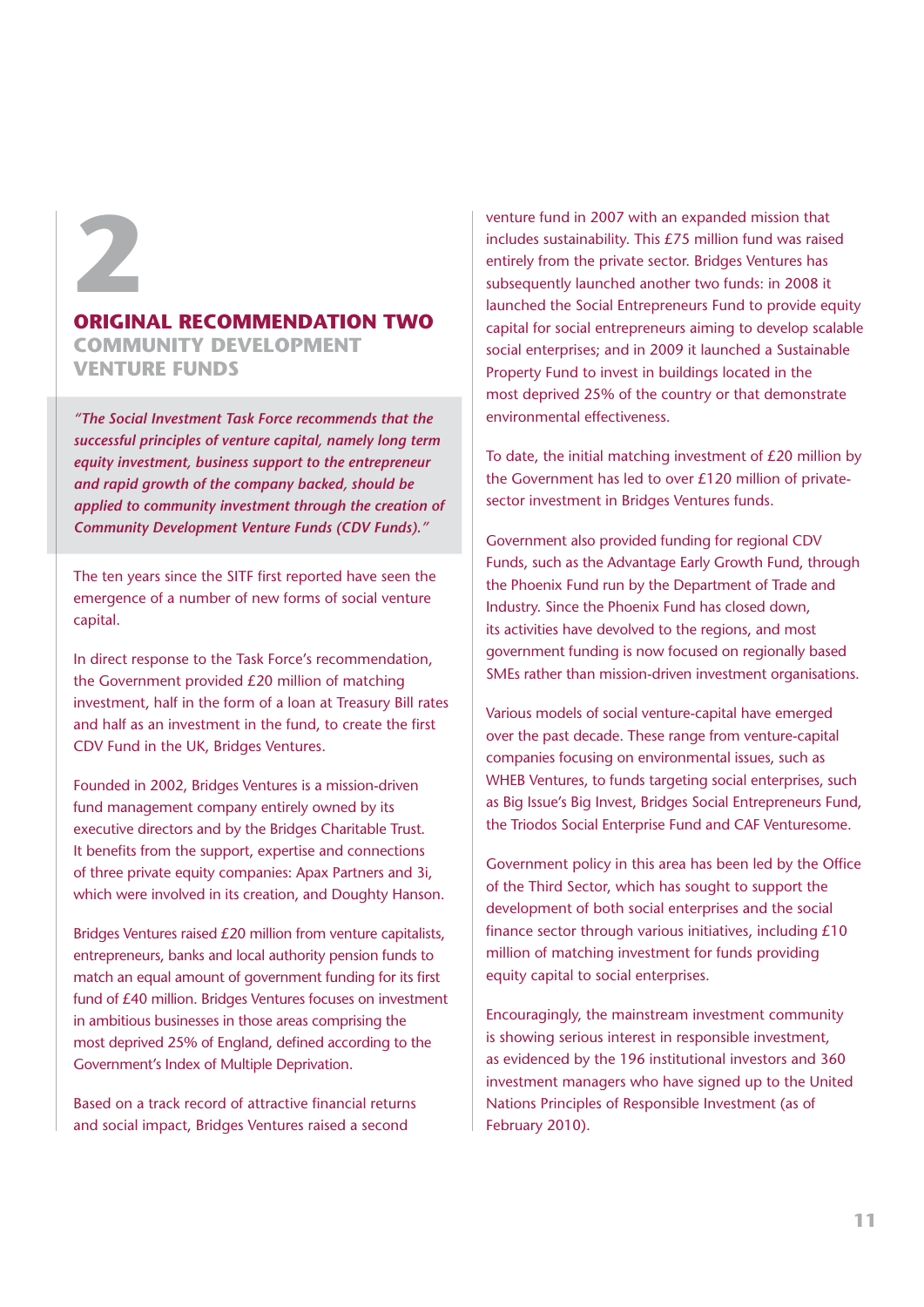The emergence of mission-driven investment managers, dedicated to social or environmental goals, is a welcome addition to the UK's financial sector. They generate new approaches to social entrepreneurship that will prove crucial to meeting important social and environmental needs.

The next decade will offer a significant opportunity to develop a vibrant social investment sector in the UK and elsewhere through:

- $\bullet$  establishing a social investment bank to enable social purpose organisations to access the capital markets effectively;
- ! providing matched funding for a wider range of social investment funds;
- $\bullet$  incentivising investment in social enterprise through the CITR;
- reducing barriers in the public procurement process for social enterprises to provide services to government; and
- $\bullet$  establishing a definition of a social enterprise.



#### **ORIGINAL RECOMMENDATION THREE**

**DISCLOSURE BY BANKS**

*"More detailed information about the lending pattern of individual banks, as is available in the US, makes it possible to compare good and bad practice and encourage a cumulative 'improvement in performance'. If voluntary disclosure is not made quickly, the Social Investment Task Force believes that Government should require disclosure, in the manner of the 1977 US Community Reinvestment Act."* 

This SITF Recommendation outlined an "accountability framework" for banks' activities in under-invested communities. The idea was to encourage action by banks and other financial institutions to increase the flow of capital to areas of deprivation.

Since the call by the Task Force for voluntary disclosure of lending, some banks have improved their transparency, but the sector as a whole still does not systematically disclose lending. It is thus impossible to undertake meaningful analysis and comparison.

The need for disclosure should not be restricted to bank loans to small businesses. It should also encompass the broader markets of personal and business financial services and should include non-bank institutions in an appropriate way.

Disclosure represents an opportunity for banks to engage constructively with communities. US fair lending laws, including the Home Mortgage Disclosure Act (1975) and the Community Reinvestment Act (1977) (CRA), have played a constructive role in this important effort. US financial institutions with over \$1 billion in assets are required to report data on small business lending and are regularly examined to assess whether they are adequately meeting the credit needs of communities that suffer from financial exclusion.

Since relying on voluntary disclosure has not proved successful over the past decade in the UK, it is time for legislation to ensure that the pattern of lending and other investment by banks in under-invested communities is disclosed systematically, by borough, ward, type of loan and borrower. The final form of any UK Community Reinvestment Act will benefit from thirty years of experience in the US as well as from research covering the past several years.

(See "A UK Community Reinvestment Act" in Section 3.3 of this report.)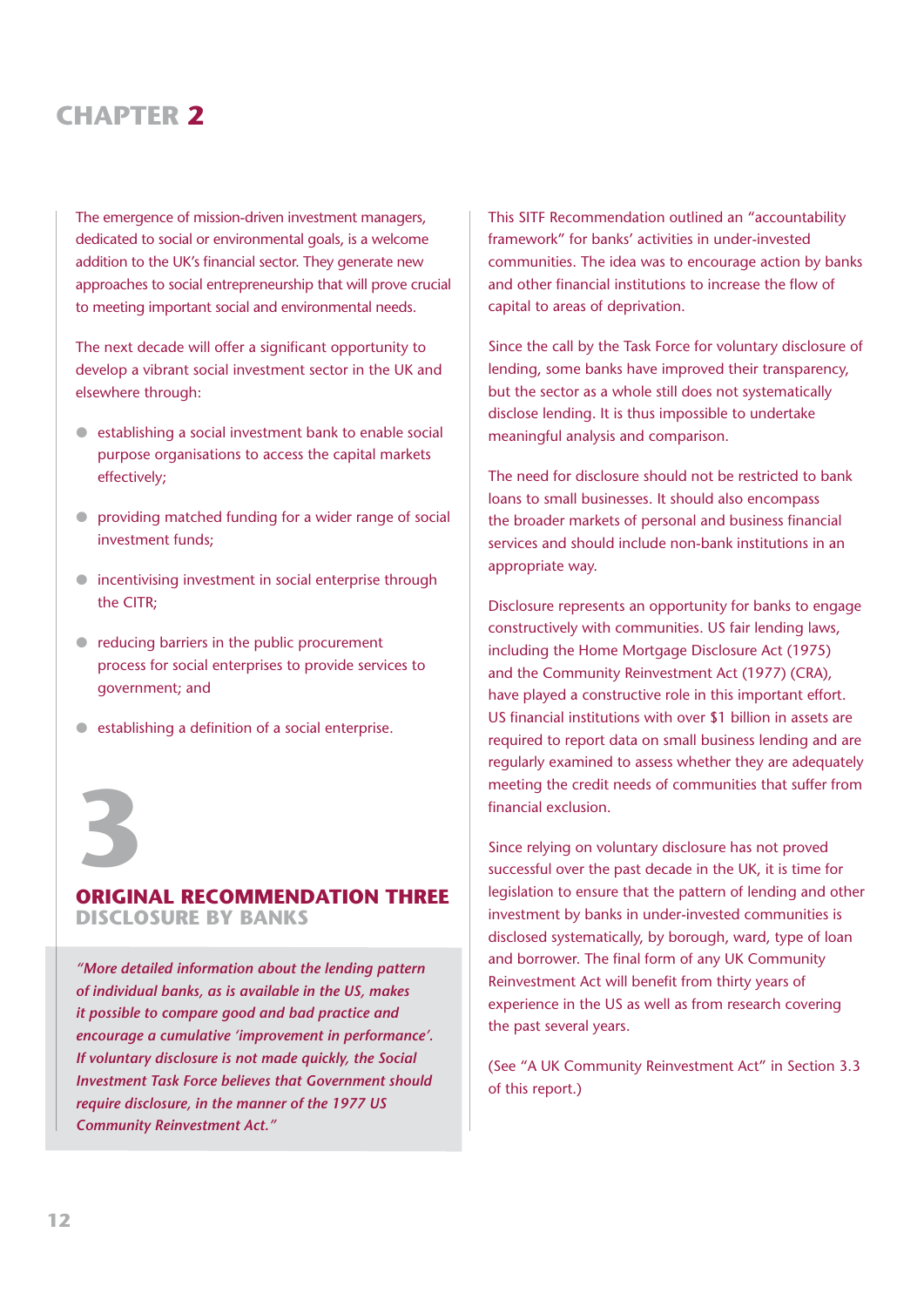# **4**

#### **ORIGINAL RECOMMENDATION FOUR**

**CHARITIES AND COMMUNITY DEVELOPMENT FINANCE**

 *"Greater latitude and encouragement for charitable trusts and foundations to invest in community development initiatives."*

At the time the Task Force published its original report, charitable trusts and foundations in the UK used grants as their only method of supporting community and voluntary sector organisations. There were almost no examples of charitable funds helping organisations build their capital and operational base, establish and support social enterprises or help people out of poverty by making social investments in the form of loans or equity. The adoption of a broader 'menu' for the use of charitable funds represented a substantial challenge to existing norms.

The first SITF report demonstrated that social investment – and, in particular, support for community development finance – provides significant opportunities for charitable trusts and foundations (and charities generally) to advance their charitable missions and to address poverty with greater impact. Three specific possibilities were outlined in the report:

- ! investment in CDFIs and other specialist community and social enterprise funders;
- ! revenue funding and loan guarantees for CDFIs to enable them to build their own organisational capacity and to meet running costs until they achieve sustainability; and
- ! investment in CDV Funds, now increasingly known as social venture funds.

The Task Force found that many charity trustees and their advisers believed that the Charity Commission would not allow charitable funds and assets to be used to generate a combination of financial and social returns. The Commission was very supportive of the work of the Task Force and, in direct response to the publication of the SITF report, issued new guidance (published in May 2001 – subsequently revised and expanded in November 2002<sup>6</sup>) stating clearly that, unless prohibited by its governing document, any charity that can give grants can make social investments if to do so offers a good means of advancing the charity's objectives.

The Charity Commission has continued to be supportive of social investment and, in 2009, initiated a review of its main guidance on the basic principles of the investment powers of charity trustees.

The Task Force was also keen to encourage the publication of practical guidance and exemplary practice to assist charities considering social investments. There has been a series of such publications including:

- ! *The Magic Roundabout: How charities can make their money go further; an introductory guide to Programme Related Investment* (May 2003).7
- ! *Foundations and Social Investment making money work harder in order to achieve more* (October 2005).8
- ! *Mission Possible emerging opportunities for mission connected investment* (May 2008).9
- ! *Financing Civil Society: A Practitioner's Guide to the Social Investment Market* (September 2008) and **Access to Capital:** A briefing paper (September 2009).10

- 7 http://www.sayervincent.co.uk/Asp/uploadedFiles/File/Magic%20 Roundabout%202004%20edition.pdf
- 8 http://www.esmeefairbairn.org.uk/docs/EFF\_foundations\_report.pdf
- 9 http://www.neweconomics.org/publications/mission-possible
- 10 http://www.cafonline.org/

<sup>6</sup> http://www.charitycommission.gov.uk/charity\_requirements\_guidance/default. aspx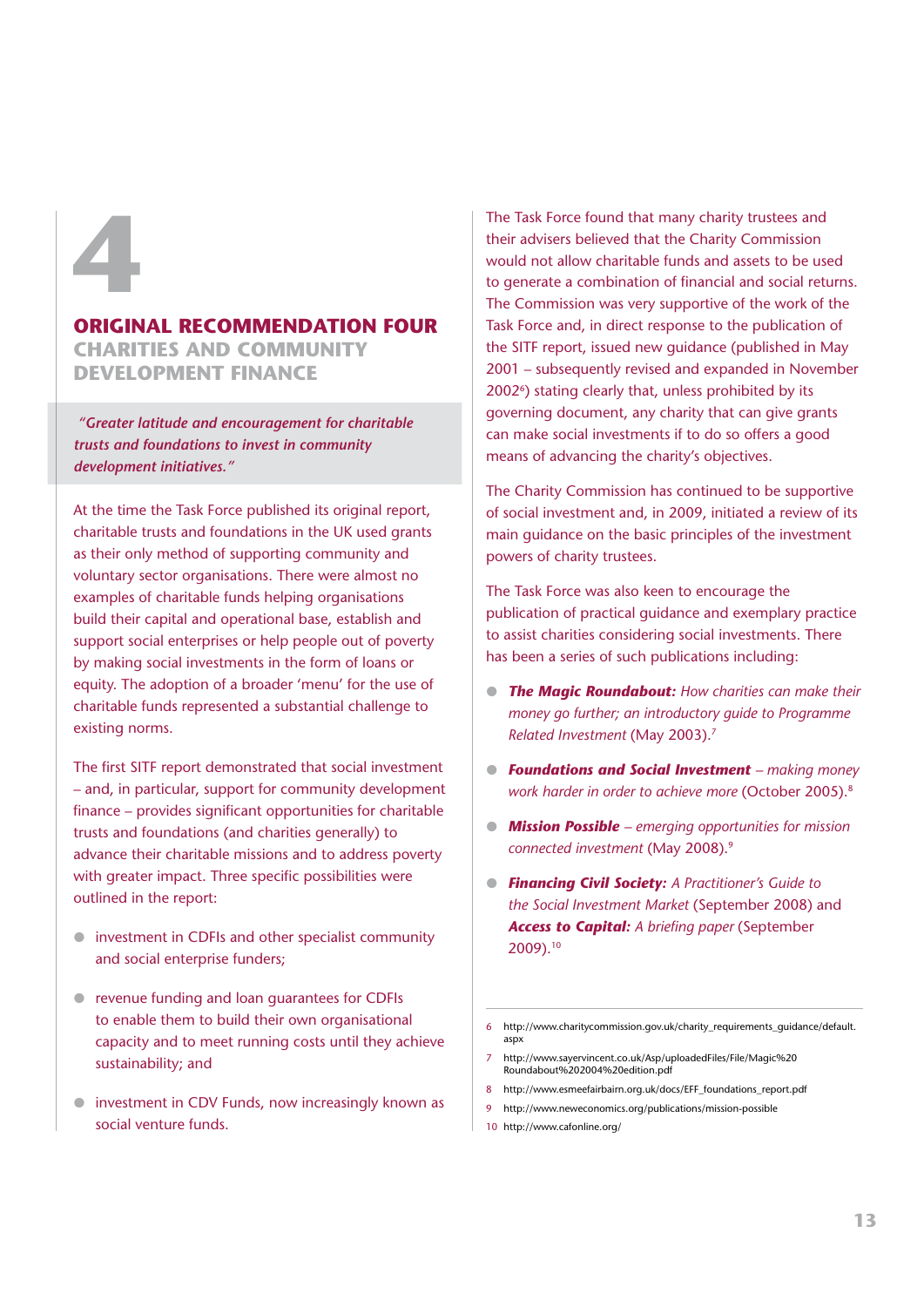Though many advocates of social investment have been disappointed that the number of trusts and foundations that have added social investment to their activities has remained small, engagement has been steadily increasing over the decade. Some, notably the Esmée Fairbairn Foundation, have invested in a range of new funds and specialist intermediaries, such as those outlined in Section 1 of this report.

Advocates of the investment of charitable funds in social initiatives have also argued that, whereas the Government has introduced incentives for individual and institutional investors, the lack of comparable incentives for charitable trusts and foundations has made the task of persuading trustees to undertake social investment more difficult.

Some specialist advisers have emerged to assist charities wanting to make social investments, for example, Investing for Good and ClearlySo. UK activists have also been involved in social investment developments in continental Europe and in bringing ideas to the UK from the US experience (e.g. The PRI Makers Network, More For Mission, Rockefeller Philanthropy Advisers and the Rockefeller Foundation's Global Impact Investing Network (GIIN)).

Several UK private banks have introduced philanthropy advisory services during this same period and, influenced by the work of the Task Force, have included information about social investment opportunities in their offer, encouraging wealthy clients to make social investments as part of their philanthropic endeavours.

The Task Force now recommends:

#### ! **Government:**

introduces an incentive, such as a relief against dividend withholding tax, to encourage trusts and foundations to use some of their considerable assets of more than £60 billion to engage in social investment.

#### ! **Charity Commission:**

completes its current *Review of CC14* (*Investment of Charitable Funds: Basic Principles*) and encourages trusts and foundations to review their investment strategies; and

reviews guidance on *Charities and Social Investment*  and publishes a revised version which includes practical examples to demonstrate that grant-makers can legitimately engage in social investment.

#### ! **Trusts and Foundations:**

as represented in the Association of Charitable Foundations (ACF) and the Community Foundation Network (CFN), ensure that guidance to foundations demonstrates that the philanthropic 'toolkit' extends beyond grant-making to include various forms of social investment, emphasising, for example, how philanthropic funds can focus on the 'angel' funding stage of supporting new social enterprises.

- ! **National Council for Voluntary Organisations:** follows-up the work of the Funding Commission by commissioning papers on how social enterprises and charities can use finance to strengthen their balance sheets and fund their own significant development; and how charities with similar purposes could pool resources and make joint investments.
- ! **Investment and Wealth Managers and Advisers:** use existing networks (e.g. GIIN or UKSIF) to share information about social investment opportunities that are currently outside mainstream knowledge, helping to encourage confidence in the social investment market.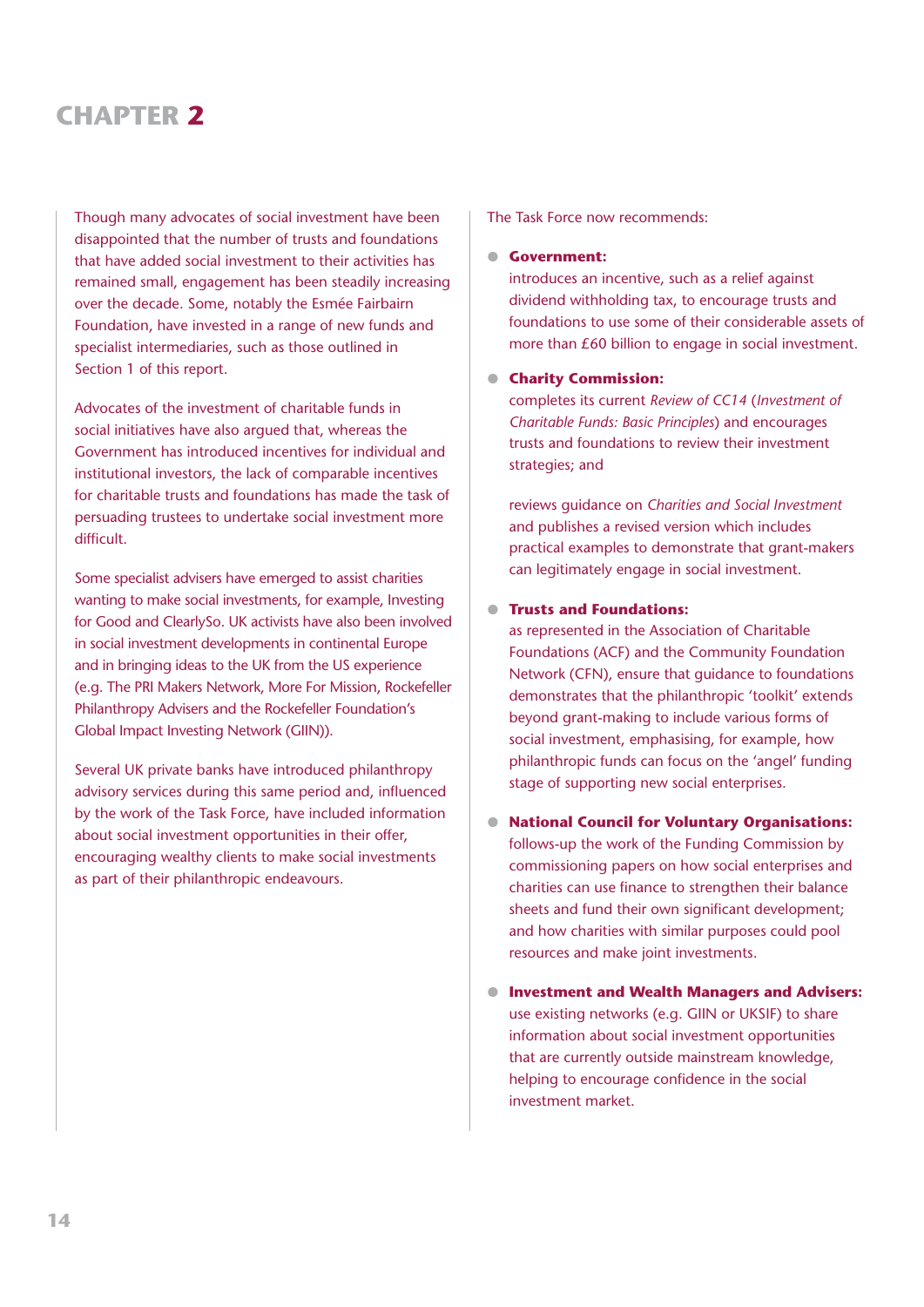# **5**

#### **ORIGINAL RECOMMENDATION FIVE**

**A STRENGTHENED COMMUNITY DEVELOPMENT FINANCE INDUSTRY**

*"A thriving community development fi nance sector comprising Community Development Banks, Community Loan Funds, Micro-loan Funds, and Community Development Venture Funds – standing between government, banks and other investors on the one side, and business and social and community enterprises on the other, is vital to boosting enterprise and wealth creation in under-invested communities."*

The Task Force specifically recommended the creation of an effective trade association representing the needs of CDFIs.

The Community Development Finance Association (**cdfa**) was launched at HM Treasury in April 2002 with the Treasury's financial support. The UK Social Investment Forum provided the management resource needed for its initial development.

The **cdfa** has become a well respected trade body, representing to central and regional government the majority of the UK's CDFIs and facilitating their growth. By the March 31, 2009, CDFIs had an aggregated loan book of nearly £400 million, had created and sustained 96,000 jobs and attracted £500 million of private sector funding into UK businesses and households underserved by mainstream financial institutions

As part of its sector-building role, the **cdfa** has developed a mandatory code of practice for its members and performance indicators and benchmarks. These begin

to provide the transparency necessary to generate stakeholder confidence in the sector. The **cdfa** runs a professional development programme, and provides briefings, good practice meetings, networking events and an annual conference *Money for Change*.

The Task Force recommends that government:

- ! provides resources through a range of initiatives including CITR for capacity building among CDFIs; and
- ! endorses a self regulatory regime for the sector based on **cdfa**'s *Code of Practice* and its performance framework, *Change Matters*.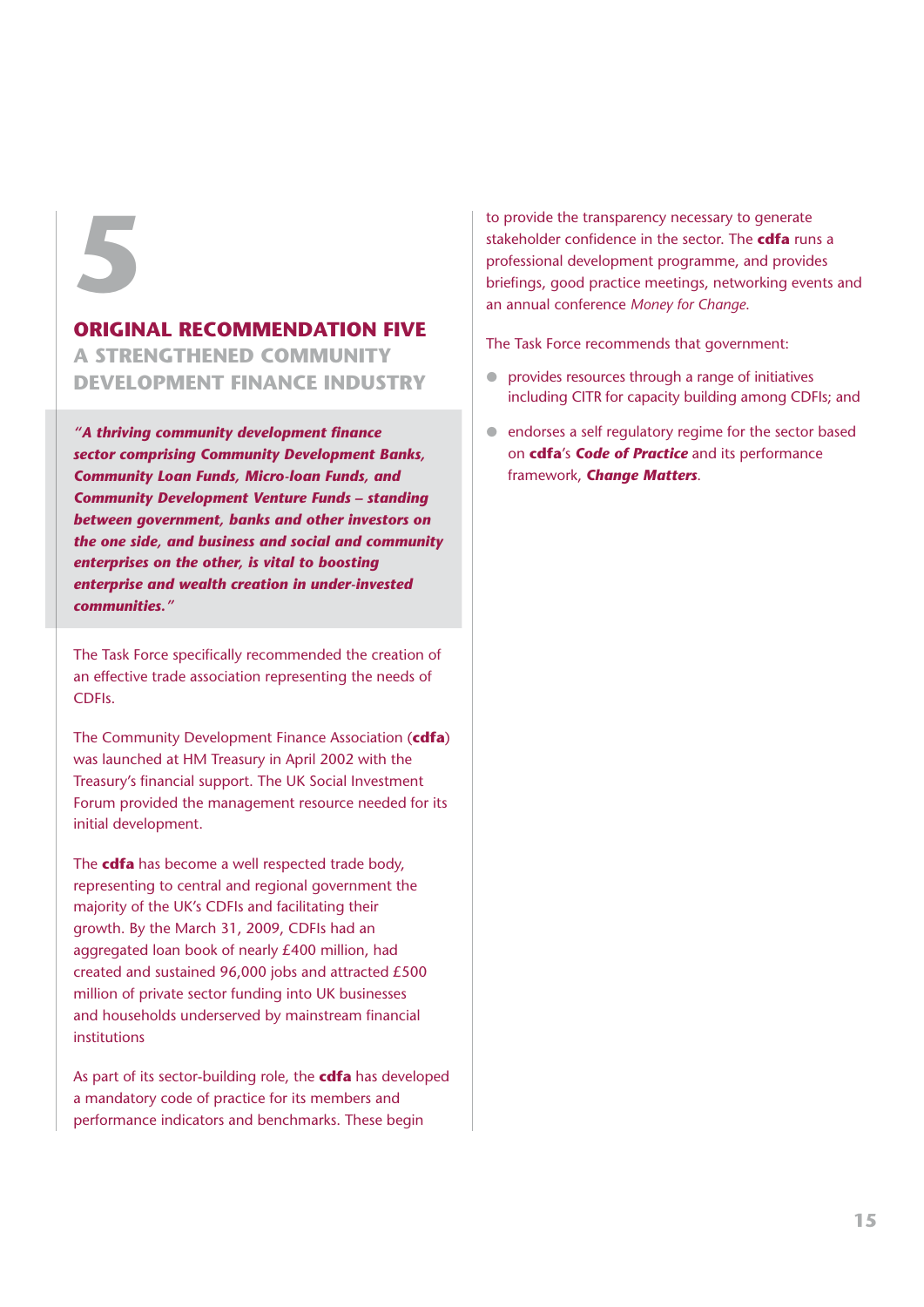# **A VISION FOR THE FUTURE**

As the Task Force completes its work, three urgent initiatives should, in its view, be implemented in order to provide the structure for a thriving, scalable and sustainable social sector, capable of significant impact in dealing with social issues. This is particularly relevant for policy makers at a time when an increasing flow of private capital into the social sector would relieve the pressure on government finances.

The governmental initiatives that are described in more detail in this section of the report are:

- 1. Establishing a properly capitalised Social Investment Bank using unclaimed assets identified in the Dormant Bank and Building Society Accounts Act 2008.
- 2. Developing the Social Impact Bond to provide funding for early intervention by social sector organisations addressing certain social issues.
- 3. Committing to a UK Community Reinvestment Act to promote greater engagement by financial institutions with under-invested communities.

# **3.1 SOCIAL INVESTMENT BANK**

Over the last 10 years, the SITF has succeeded in fostering the creation of a UK social investment market. There is now an opportunity to develop a robust and sustainable market and to turn 'social investment' into a mainstream asset class. The Task Force believes that the formation of a properly capitalised Social Investment Bank (SIB) is crucial in achieving this.

Government support is central to the realisation of this opportunity. Appropriate capitalisation of the SIB would enable the mobilisation of significant funds for social investment from a wide variety of sources. These additional funds are likely to represent a multiple of the capital invested in the SIB.

The scale of this opportunity is significant. If just 5% of the  $£65.6$  billion<sup>11</sup> of capital in UK philanthropic foundations, and, over time, 0.5% of institutionally managed assets in the UK, were devoted to social investment, this would unlock over £5.5 billion<sup>12</sup> of financing for social projects. This sum would supplement the  $E4.4$  billion<sup>13</sup> of grant funding that is currently made each year. If 5% of the  $£86.1$  billion<sup>14</sup> estimated to be invested in ISAs (Individual Savings Accounts) were also directed to social investment, this would generate a flow of an additional £4.3 billion. Taken together, these four sources – philanthropic foundations, institutionally managed assets, grant funding and individual savings accounts – could generate £14.2 billion for social investment.

Progress in other markets suggests that these figures are achievable. In the US, aside from significant interest in Programme Related Investment on the part of foundations, a wide range of institutional investors is becoming active in social impact investment. TIAA-CREF, for example, with total assets under management of \$400 billion, has devoted more than \$600 million to social investment in the US across a range of asset classes, including debt and private equity. Some, like the social investment arm of Prudential of the US, have accepted the principle of sub-market financial

13 2006–07 total grants – NCVO Civil Society Almanac (2009)

<sup>11</sup> 2006–07 investment assets held by charities – NCVO Civil Society Almanac (2009)

<sup>12</sup> Sum of 5% of philanthropic endowments and 0.5% of institutionally managed assets in the UK – £439bn (August 2009) Investment Management Associatio[nhttp://www.investmentuk.org/statistics/fund\\_statistics/default.asp](http://www.investmentuk.org/statistics/fund_statistics/default.asp) (accessed on 29 September 2009)

<sup>14</sup> ISA funds at August 2009, Investment Management Association: [http://](http://www.investmentuk.org/statistics/fund_statistics/default.asp) [www.investmentuk.org/statistics/fund\\_statistics/default.asp](http://www.investmentuk.org/statistics/fund_statistics/default.asp) (accessed on 29 September 2009)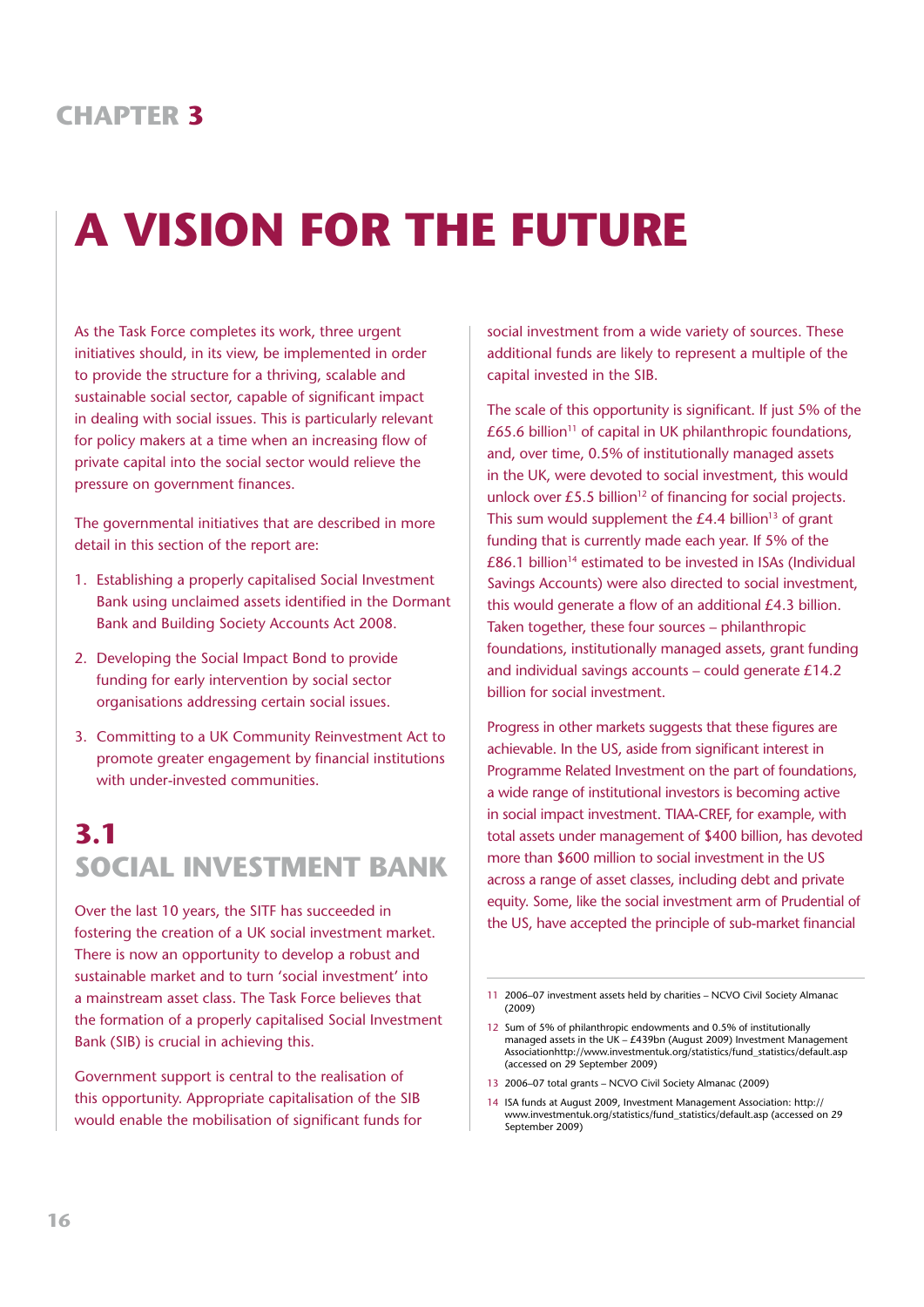returns on investments with a high social return. Calvert Community Investment Notes have succeeded in raising \$350 million from retail investors for social investment over the past twelve years at yields of 0–3% pa.

A vibrant social investment market depends on the active participation of a wide variety of investors. This, in turn, depends on investor access to a range of well-structured investments with a good track record of delivery, supported by an active infrastructure of intermediaries who research, evaluate and manage these investments. As the market becomes more confident in the availability of different forms of capital, so it will be possible to structure financial solutions that more closely meet the specific requirements of differing social-purpose organisations. The SIB will play a crucial role in building the necessary market infrastructure. In so doing, it should build on existing organisations wherever possible, but it must also aim to boost the overall capacity of the market to generate investment opportunities. The social return resulting from building market infrastructure will exceed by a considerable margin the social return that the SIB would achieve by deploying its resources directly in social investment.

Four observations underpin our view that the market is ready for the SIB:

- $\bullet$  there is demand from organisations with social purpose for long-term capital to fund the growth of their operations;
- $\bullet$  there is scope to structure innovative propositions for investors;
- $\bullet$  there is demand from investors for a range of investments blending social and financial returns; and
- $\bullet$  there is a need for intermediation skills in raising and deploying capital.

The SIB is crucial to improving the position of challenged communities in the UK. With this transformative vision in mind, the SITF strongly supports the recommendations

of the *Commission on Unclaimed Assets* that the SIB should have initial capital of £250 million and income of £20 million per year for a minimum of four years thereafter.

The announcement made in the Pre-Budget Report (PBR) on December 9, 2009 is an important step forward: up to £75 million of the proceeds of the Dormant Bank and Building Society Accounts Act 2008 can provide the initial capitalisation for the SIB. So is the PBR recognition that the SIB should be independent of government. However, since £75 million is insufficient to capitalise a powerful, sustainable organisation, it is important to clarify the sources of future capital. Three possibilities should be considered:

- ! **The SIB should be allocated an additional portion of the unclaimed assets** – the SITF is unconvinced that the priority uses set-out in the PBR for unclaimed assets – youth centre capital costs and financial capability – represent social impact correctly. Given the nature of unclaimed asset cash flows (a lump sum followed by a smaller annual revenue stream), properly capitalising a sustainable SIB now and funding youth centres and financial capability in the future, would appear to be a better use of funds to achieve sustained, significant social impact.
- ! **The SIB could seek to leverage-in significant matching capital from non-government sources** – this would require tax incentives such as CITR.
- ! **The SIB could derive revenue from supporting government social investment initiatives, so that they become effective and maximise value for money.**

With clarity on its future sources of capital, the initial endowment of £75 million could enable the SIB to start operating immediately.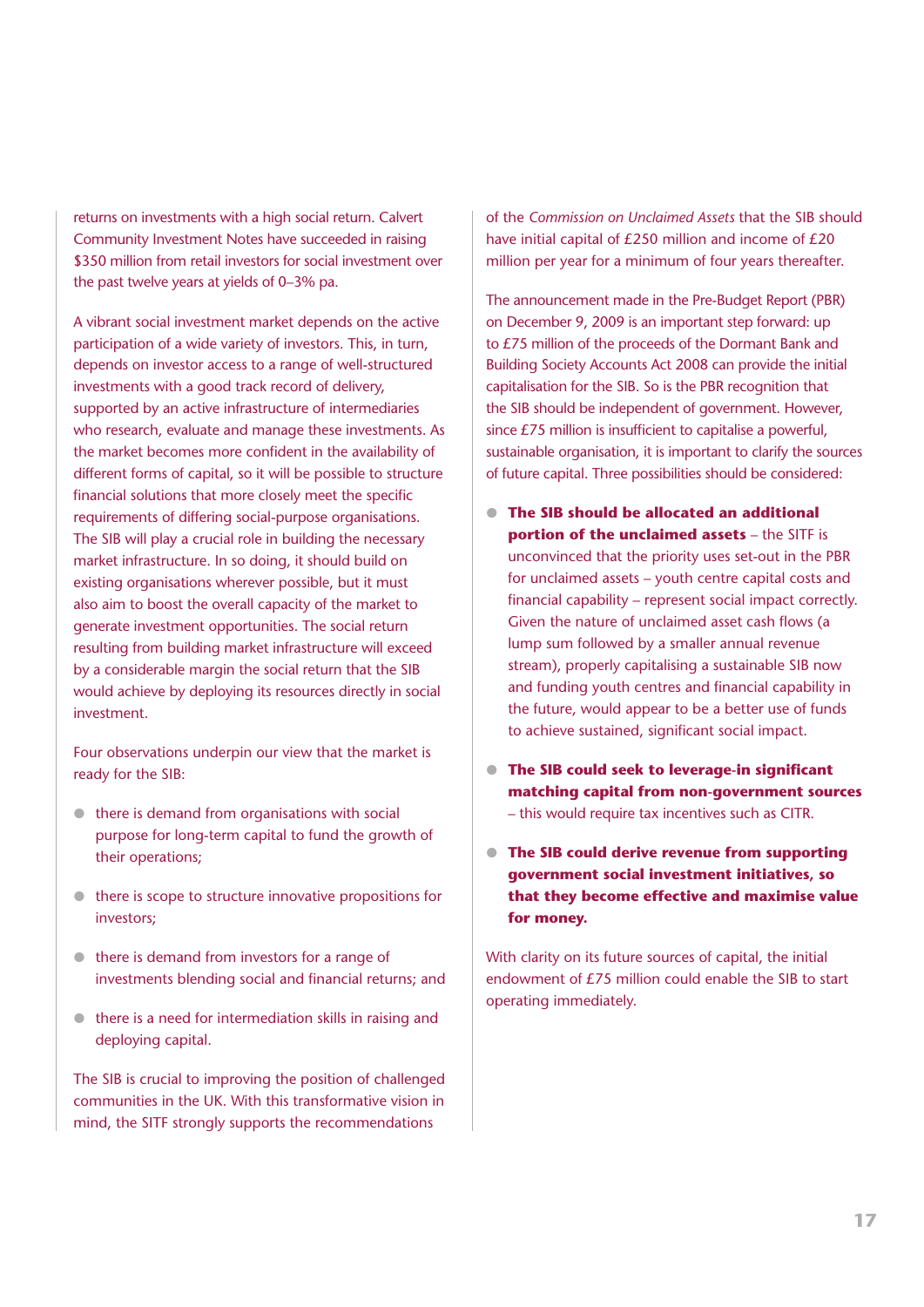# **3.2 SOCIAL IMPACT BONDS**

For many government departments, budgets are spent predominantly on palliative rather than preventative action. For example, the UK Government spends £650 million on truancy p.a. and  $£800$  million<sup>15</sup> p.a. on school exclusions while only £111 million<sup>16</sup>p.a. is spent on preventative initiatives. Of £92 billion health expenditure in England, only 3.7% is spent on preventative interventions.17 As a consequence, the root causes of social problems are seldom addressed. If more money were allocated to preventative action, there could be a significant reduction in the demand for expensive acute services in the future. However, the Government has

15 Cost of truancy £650m per year and cost of school exclusions £800m per year. *Misspent Youth* (New Philanthropy Capital, June 2007).

- 16 Annual average based on DFES spending of £885m between 1997 2004. Improving school attendance in England (National Audit Office, February 2005).
- 17 *Prevention & Preventative Spending* (Health England, 2009).

hitherto been unable to fund preventative services as well as acute services, and consequently funds only the latter.

The Social Impact Bond (SiB) has been developed to address these issues by enabling significant private investment in preventative interventions through social sector organisations. Its development has been pioneered by Social Finance with the assistance of a range of voluntary, public and private sector organisations.

#### *How the Social Impact Bond Works*

The SiB focuses on specific deep-rooted social problems that are a significant cost to the taxpayer (for example: re-offending by short-sentence offenders; acute hospital admissions for elderly patients; at-risk children placed into local authority care).

The SiB involves a multi-year contract according to which government agrees to pay a proportion of the saving resulting from a positive social outcome of private investment through social sector organisations (for example if there is a drop in the re-offending rate). On



#### **Figure 3: Social Impact Bond: schematic diagram**

*© Social Finance 2009*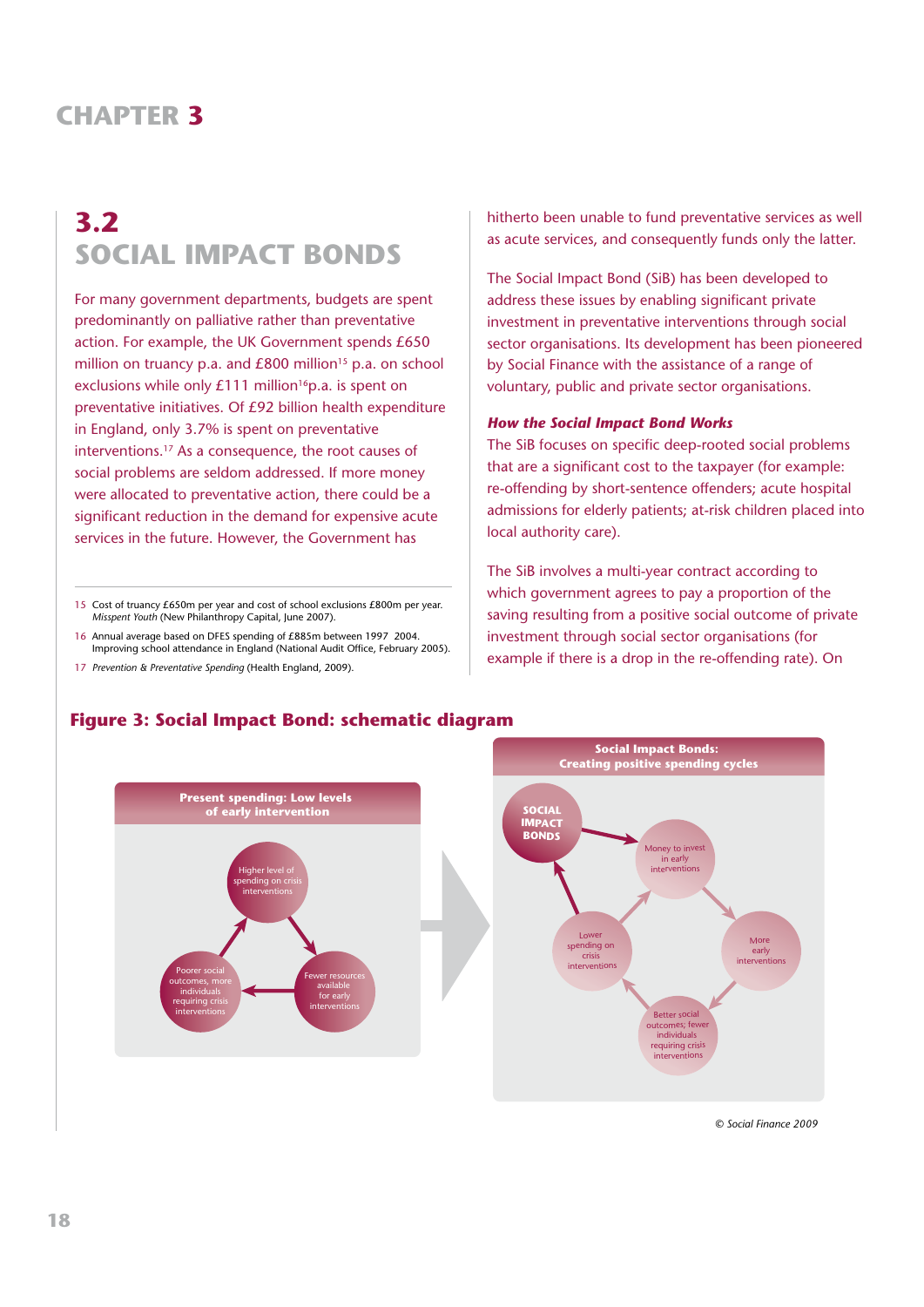

#### **Figure 4: Social Impact Bond: mechanism**

the strength of this contract, funds are raised from a range of social investors. This capital is used to assemble a portfolio of preventative programmes run by social organisations. If the programmes are successful and deliver positive social outcomes, the demand for acute services will drop and a proportion of the cost savings made will be paid out to SiB investors.

#### *What does the Social Impact Bond Offer?* This new financing instrument:

- ! **enables preventative work to be funded at scale** – The SiB provides longer term private investment to fund early intervention that addresses the root causes of social issues. This enables preventative work to be provided in parallel with government's provision of acute services;
- **fosters innovation** The investment return is based on successful social outcomes of social, notfor-profit service provision. This offers an incentive

to innovate in the search for the best solutions to particular social needs; and

 $\bullet$  **enables locally-based solutions** – The SiB funds service provision through a portfolio of social sector organisations. This enables local community groups to compete for a more stable revenue stream, with the more effective groups attracting more capital.

#### *Long term vision for Social Impact Bonds*

By providing an aligned social and financial return, there is potential for the SiB to unlock an unprecedented flow of social investment for preventative intervention. Investment fund managers believe there would be considerable consumer interest in investing in SiBs once a track record has been established. Ultimately, SiBs could become a new social asset class in their own right, comparable to microfinance, enabling a flow of investment from the capital markets to resolve social issues across the world.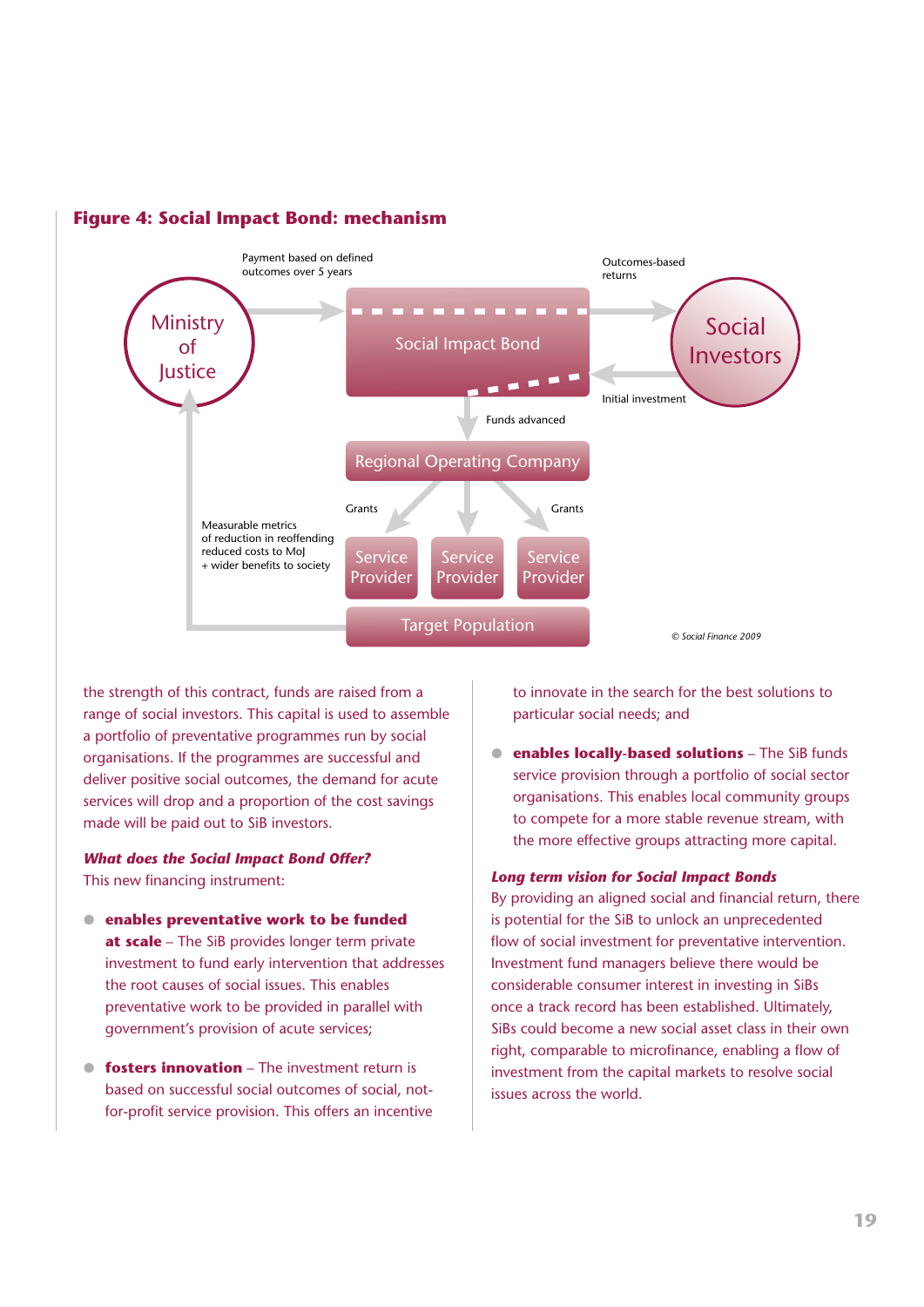## **3.3 UK COMMUNITY REINVESTMENT ACT**

As the Task Force noted in its prior reports, an important model for combining disclosure and incentives for social investment by the private sector already exists in the US in the shape of the 1977 Community Reinvestment Act (CRA). This Act combines disclosure requirements with social performance ratings and incentivises private sector investment in under-invested communities.

The CRA has evolved over time into a powerful tool for making banks and other depository institutions accountable for their role in addressing financial exclusion.

The CRA emerged in the US out of a national campaign against discrimination in the delivery of financial services. It then evolved to address the causes and effects of the Savings and Loan crisis of the late 1980s that included the bankruptcy of over 1,500 deposit-taking institutions. As a result, CRA multi-year agreements between banks and local community groups involving investment in local initiatives shot-up from \$3 billion in 1993 to \$43 billion in 1998. In the mid-1990s, small business lending in areas targeted by the CRA averaged \$33 billion a year, and community development investment averaged an additional \$17 billion a year.

Between 1995 and 2003, the US CDFI Fund, a public investment fund administered by the US Treasury, provided over \$800 million to all forms of CDFIs including microfinance loan funds, credit unions, development banks and social venture capital funds. The CDFI Fund provides the basis for greater private funding under the CRA. Banks can use it to meet their CRA requirements. The CDFI Fund has succeeded in attracting private sector investment that is twenty-seven times the public investment.

This funding has allowed the US CDFI sector to mature. In 2009, President Obama's stimulus bill included \$400 million allocated to community development finance. Rather than a bail-out for struggling institutions, this represented a recognition of the stimulatory impact of community institutions through their support of the economically excluded.

There are three principal lessons that can be derived from the US experience:

#### *1. Transparency*

The requirements for disclosure form the essential basis of the CRA. As discussed earlier in this review, voluntary approaches in the UK have failed. Disclosure is needed in order to identify areas of under-investment, the degree of financial exclusion and the desired targeting of economic activity within those communities.

#### *2. Social Fairness*

The evidence from the sub-prime crisis suggests that appropriate finance, provided under the CRA, has protected the interests of people in deprived communities. Problems have arisen primarily in the unregulated segments of the financial markets that have provided loan finance to these communities.

In the UK context, social fairness would also be promoted by developing a UK-specific framework for assessing the contribution of banks to the communities in which they operate, taking into account social factors such as local presence and take-up of basic bank accounts.

#### *3. Partnership*

Partnership between government, financial institutions and the communities of which they are part should be at the core of a UK reinvestment framework. The CITR initiative and other public support measures such as the Enterprise Finance Guarantee Scheme, worth £1 billion to SMEs in 2009, are important drivers of social investment. Their inclusion in a reinvestment act as qualifying activities that contribute to social performance ratings would provide a clear incentive to engagement in social investment by banks.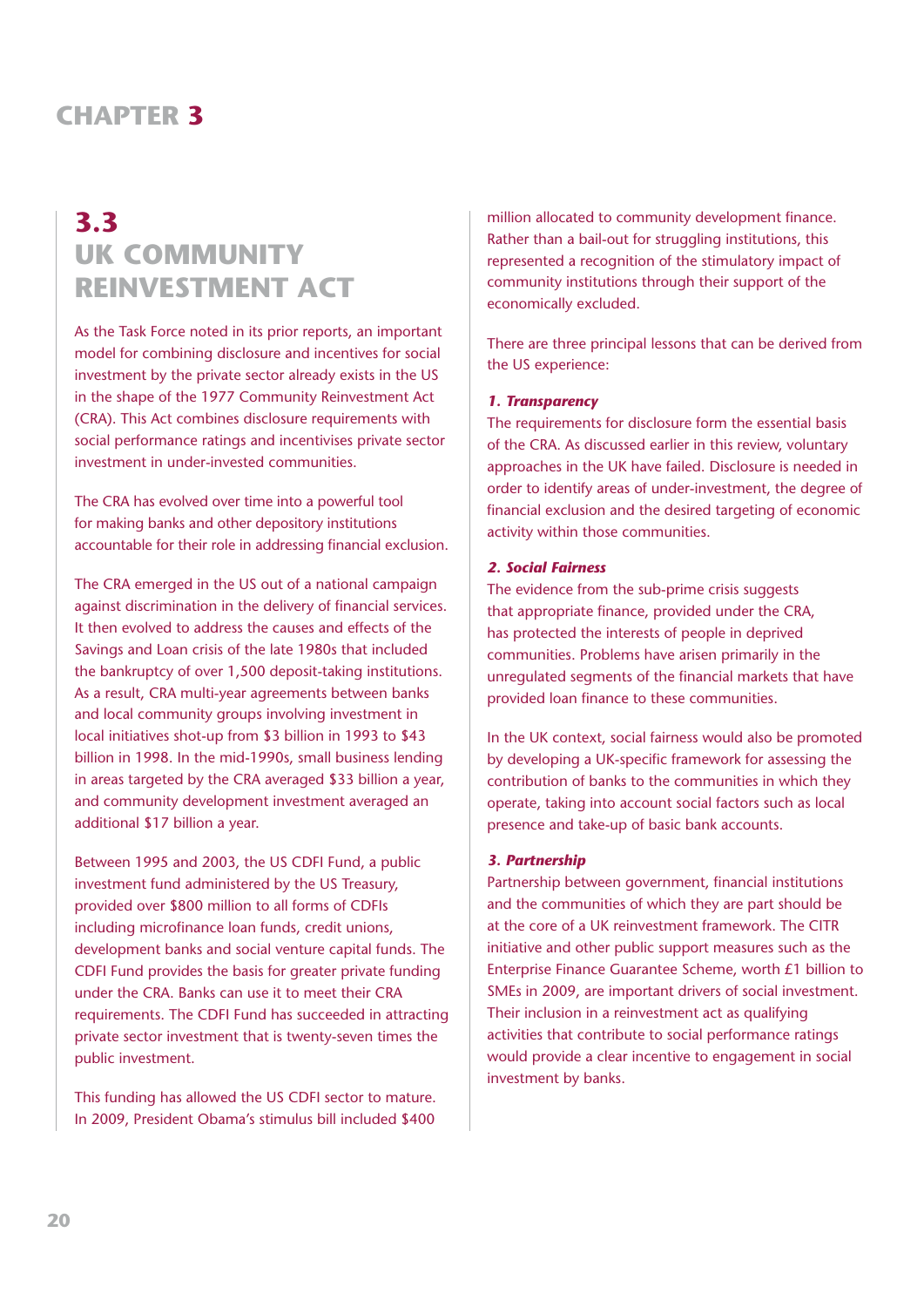# **CONCLUSION**

The Social Investment Task Force was established at the request of HM Treasury in April 2000 to carry out an urgent but considered assessment of the ways in which the UK could achieve a radical improvement in its capacity to create wealth, economic growth, employment and an improved social fabric in its poorest communities.

The first report of the Task Force *Enterprising Communities: Wealth Beyond Welfare* was published in October 2000 and was followed by two progress reports published in 2003 and 2005.

The Task Force has continued to meet periodically to monitor progress and consider ideas to take the social investment agenda forward.

After ten years, this final report of the Task Force has reviewed what has been achieved and suggested key areas for policy development and for action by the social sector.

We hope that government will set a high priority on quickly implementing this report's suggested initiatives. They will support the development of a powerful social sector capable of playing a significant role alongside government in improving the lives of the less fortunate in our society.